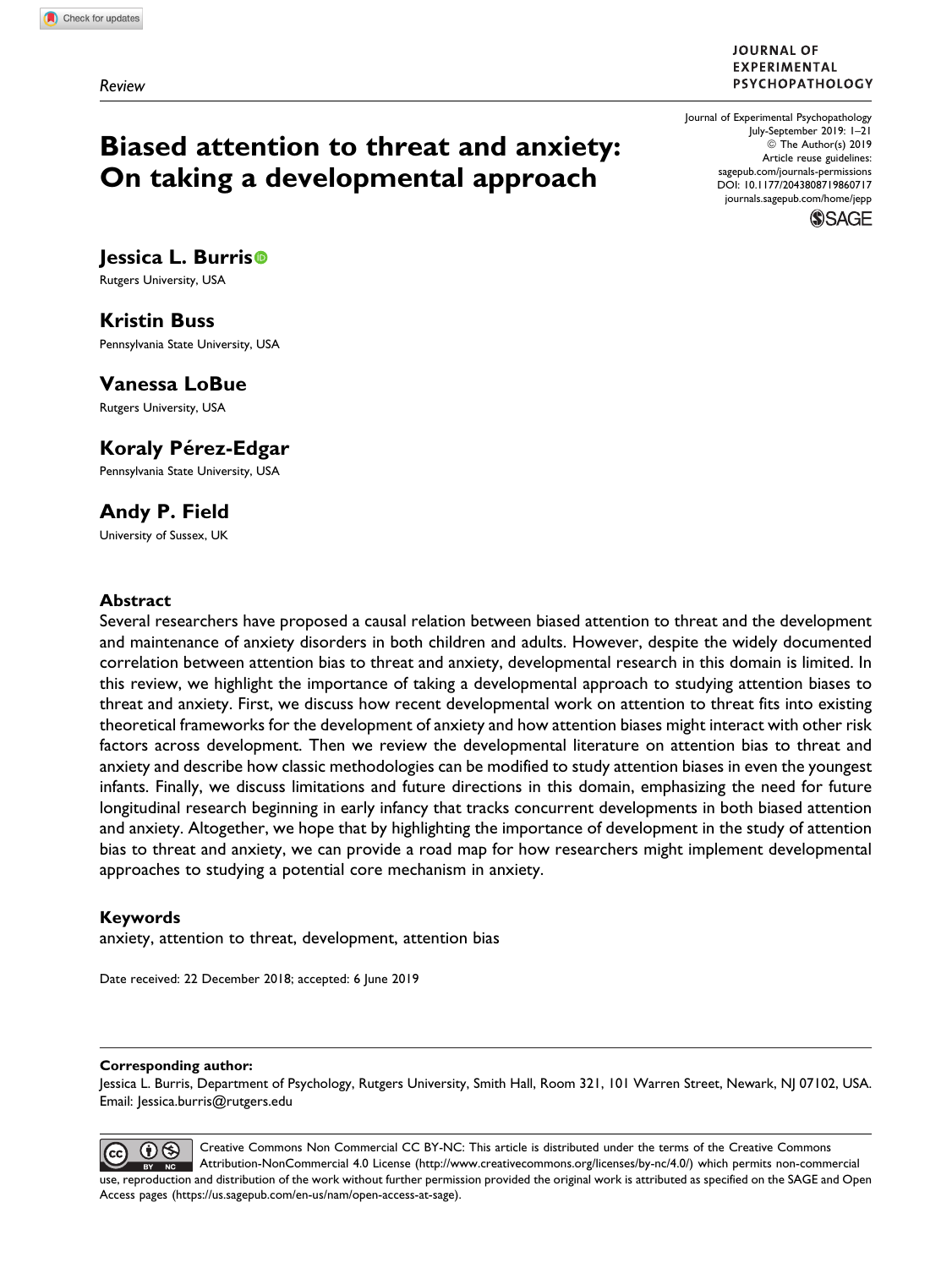#### Anxiety's impact across the life span

Clinical anxiety disorders are the most common psychiatric disorders and are estimated to affect up to 20% of the population at some point in development (Bosquet & Egeland, 2006; Gross & Hen, 2004). Anxiety can be impairing across the life span and is a serious mental health phenomenon. Further, anxiety produces acute suffering and increases risk for a range of long-term adverse outcomes (Pine, Helfinstein, Bar-Haim, Nelson, & Fox, 2009). Childhood or adolescent anxiety disorders are also common, with rates in the population between  $5\%$  and  $10\%$  (Essau, Conradt, & Petermann, 1999; Fergusson, Horwood, & Lynskey, 1993; McGee et al., 1990), and persistent, often leading to twofold to threefold increases in levels of anxiety and depression in adulthood (Beesdo et al., 2007; Cole, Peeke, Martin, Truglio, & Seroczynski, 1998; Copeland, Angold, Shanahan, & Costello, 2014; Last, Perrin, Hersen, & Kazdin, 1996; Orvaschel, Lewinsohn, & Seeley, 1995; Pine, Cohen, Gurley, Brook, & Ma, 1998). High-trait anxious and clinically anxious adults tend to interpret ambiguous information from the environment as threatening, which can lead to avoidance and withdrawal behavior (Beck & Clark, 1988). In addition, anxious individuals more readily acquire fear pairings in learning paradigms (Mineka & Oehlberg, 2008) and are in turn more likely to generalize this fear learning to putatively nonthreatening safety signals (Britton, Lissek, Grillon, Norcross, & Pine, 2011).

Anxiety appears early in life with anxious behaviors at clinical and subclinical levels evident as early as age 3 (Egger & Angold, 2006). Further, aspects of anxiety symptoms including negative affect, social withdrawal, and hypervigilance (Fox, Henderson, Marshall, Nichols, & Ghera, 2005; Guyer, Masten, & Pine, 2013) often begin in infancy. However, the presentation of these symptoms changes across development and into adulthood in predictable ways that can reflect environmental influences (Bosquet & Egeland, 2006) and the development of regulatory processes (Rothbart, Sheese, Rueda, & Posner, 2011). Other biologically based correlates of anxiety are also stable across development. For example, individuals with, or at risk for, anxiety often present with increased heart rates and greater autonomic reactivity over the life span (Pine, 2007). Anxious individuals may also be acutely sensitive to environmental context, monitoring their surroundings for signs of threat or for feedback regarding their place and role in social engagements (Hadwin & Field, 2010). The behavioral, biological, and social correlates of anxiety are often evident even before the emergence of any disorder. Thus, childhood risk factors for anxiety are thought to morph into the symptoms of the disorder across development (Britton et al., 2011; Pérez-Edgar & Guyer, 2014).

Importantly, a newly emerging literature points to a potential causal relation between biased attention to threat and the development and maintenance of anxiety in both adults and children (Bar-Haim, 2010; Fox, Hane, & Pine, 2007; Von Bockstaele et al., 2014). Biased attention to threat "cause[s] preferential perception of [any] particular category of stimulus based on its relative affective salience" (Todd, Cunningham, Anderson, & Thompson, 2012, p. 365) and can systematically shape an individual's view of the world. For individuals with a specific bias to threat, the downstream consequences are linked to anxiety and social withdrawal. Attention is a key component of cognition and dictates all stages of information processing. The centrality of attention in development grows out of its role as a cognitive mechanism whose core function is to influence the operation of other downstream processing—by choosing the focus of attention for further processing, by maintaining this focus as needed, and by disengaging from the focus of attention when it no longer serves current goals (Posner & Rothbart, 2007). The earliest forms of self-regulation and effortful control are rooted in the ability to disengage, shift gaze, and reorient to a new focus of attention (Rothbart, Posner, & Rosicky, 1994). In this way, attention mechanisms, and biased attention to threat in particular, may play a pivotal role in shaping the individual's experienced environment from the first days of life. At the extreme, these biases can generate and canalize a relatively rigid and inflexible approach to the world.

Given the central role of attention in early processing and regulation, biased attention to threat may be evident from early in infancy and may act as a core mechanism of socioemotional development (Morales, Fu, & Pérez-Edgar, 2016; Pérez-Edgar, Taber-Thomas, Auday, & Morales, 2014). If this view is correct, individual differences in attention, first emerging in infancy, should be associated with diverging trajectories of socioemotional development, and importantly, trajectories for the development of anxiety. Understanding these relations early in development could thus provide avenues for (1) understanding mechanisms that lead to the emergence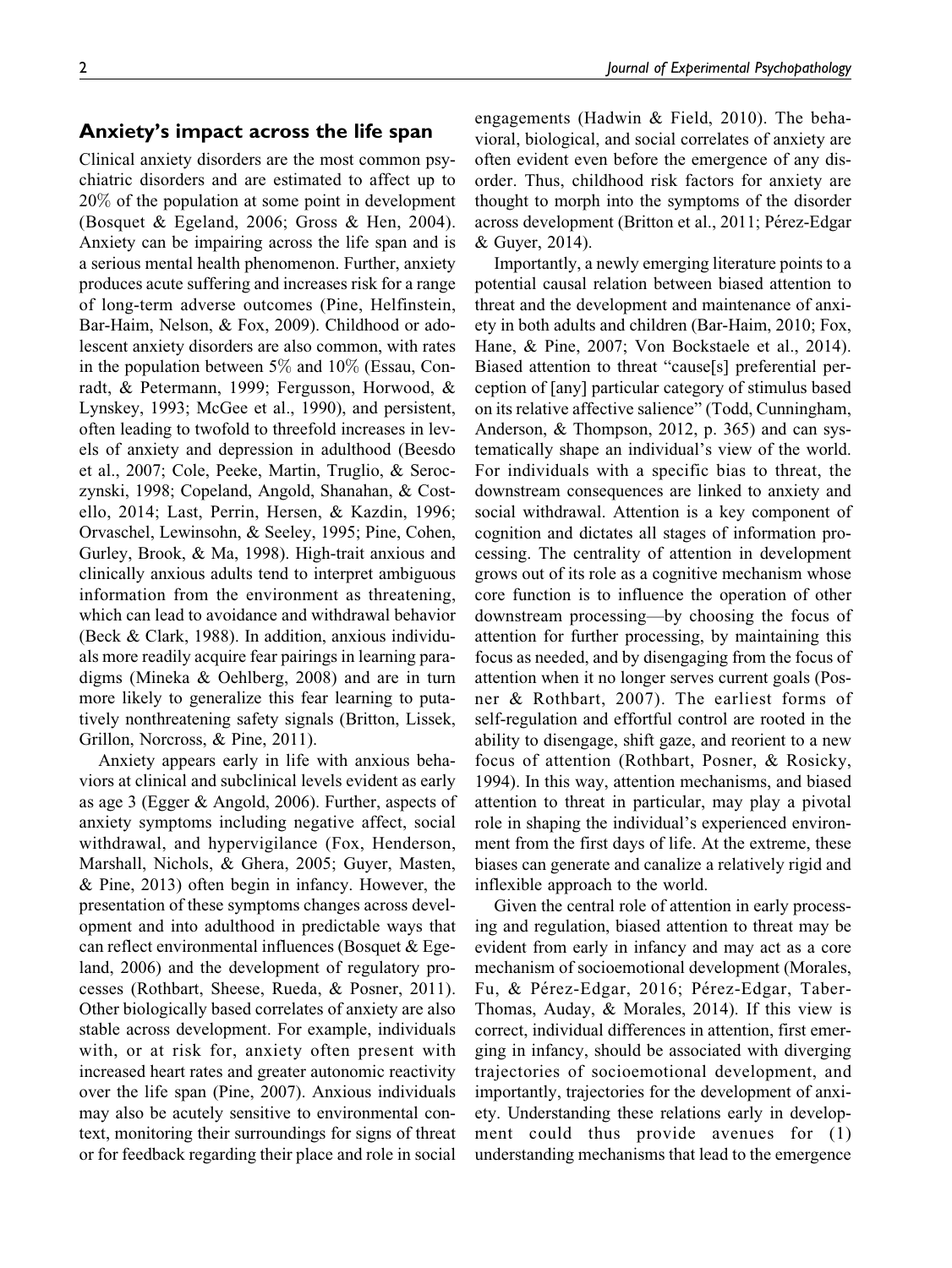of social withdrawal and anxiety and (2) identifying individuals at risk for socioemotional difficulties.

Despite support in the adult literature for a link between attentional bias to threat and anxiety, developmental research in this domain is still limited. Further, there is currently no longitudinal research that investigates the early development of attention bias to threat as a predictor of anxiety. In the current review, we aim to highlight the importance of taking a developmental approach to studying the relation between attention biases and anxiety, outlining how biased attention to threatening stimuli can act as an important factor underlying the etiology and maintenance of anxiety disorders. First, we review developmental research on the relation between biased attention to threat and anxiety. We then describe how recent developmental work can fit into existing (and evolving) theoretical frameworks for the development of anxiety and how attention biases might interact with other risk factors over the course of development. Next, we describe how new adaptations to traditional methods for measuring biased attention to threat can be used to capture patterns of biased attention developmentally, particularly in infant populations. Finally, we conclude by discussing limitations of the current literature and directions for future research.

Altogether, we hope that by describing new research on attention bias to threat and anxiety in infants and children, and the methods that can be used to examine these variables and the relationships between them, we can provide a road map for how future researchers might implement developmental approaches to studying a core mechanism of socioemotional functioning. By highlighting early attention as an underlying mechanism in the emergence and developmental arc of anxiety, we aim to encourage future developmental work that ultimately helps us identify targets for early detection and intervention.

## Biased attention to threat and anxiety in early development

Humans' ability to recognize and detect threatening stimuli has been of interest to basic science researchers for decades (see LoBue & Rakison, 2013, for a review). Research has shown that both humans and nonhuman primates rapidly detect the presence of biological or evolutionary threats, such as snakes, spiders, and threatening conspecifics (e.g., angry faces) more quickly than they detect neutral or benign stimuli (LoBue, 2009; LoBue & Deloache, 2008, 2010;

Ohman et al., 2001). Further, selective attention to snakes, spiders, and angry faces (LoBue, Rakison, & DeLoache,  $2010$ ) is evident behaviorally by  $4-7$ months (de Haan & Nelson, 1998; Kotsoni, de Haan, & Johnson, 2001; LoBue, Buss, Taber-Thomas, & Pérez-Edgar, 2017; Nelson & Dolgin, 1985; Peltola, Yrttiaho, & Leppänen, 2018; Rakison & Derringer, 2008) and in electrophysiology by 4–5 months (Hoehl & Striano, 2008; Striano, Kopp, Grossmann, & Reid, 2006). Similarly, a bias for fear faces emerges between 5 and 11 months of age (Peltola, Hietanen, Forssman, & Leppänen, 2013) in typically developing individuals. Mechanistically, biased attention may act as a rapid, reflexive response that precedes and supports more evaluative processing of environmental events (Todd et al., 2012). Thus, although biased attention to threat has traditionally been studied in typically developing populations, recent investigations into biased attention and its relation to the development of anxiety represent a key advancement. Indeed, if infants preferentially attend to threatening or negative social information in the environment, this information may play a role in shaping their expectations about social situations and, ultimately, their social behavior. Thus, biased attention to threat can act as a domain-general mechanism that overtime may support the emergence of entrenched regulatory patterns of behavior (Morales et al., 2016).

Importantly, biased attention to threat is not necessarily accompanied by signs of fear to the threat cue (LoBue, 2013). Rather, low-level perceptual biases draw attention to a personally salient environmental cue, which in conjunction with maturation and relevant experiences (e.g., social signals from adults) can "tune" filters in the deployment of initial attention and subsequent processing, gradually sculpting attention patterns from infancy onward, impacting memory encoding and behavior enactment (Leppanen & Nelson, 2006; Scerif, 2010). This process may serve as one underlying mechanism leading to biased attention to threat evident in the clinical and temperament literature (Bar-Haim, 2010; Bar-Haim, Lamy, Pergamin, Bakermans-Kranenburg, & van Ijzendoorn, 2007; Fox & Pine, 2012). Perceptual biases may have the greatest impact on individuals who are predisposed to high levels of fear and anxiety, such as children who go on to show extreme temperaments marked by fear and risk for anxiety, particularly behavioral inhibition (BI) and dysregulated fear (DF) (Buss & Kiel, 2013; Buss et al., 2013).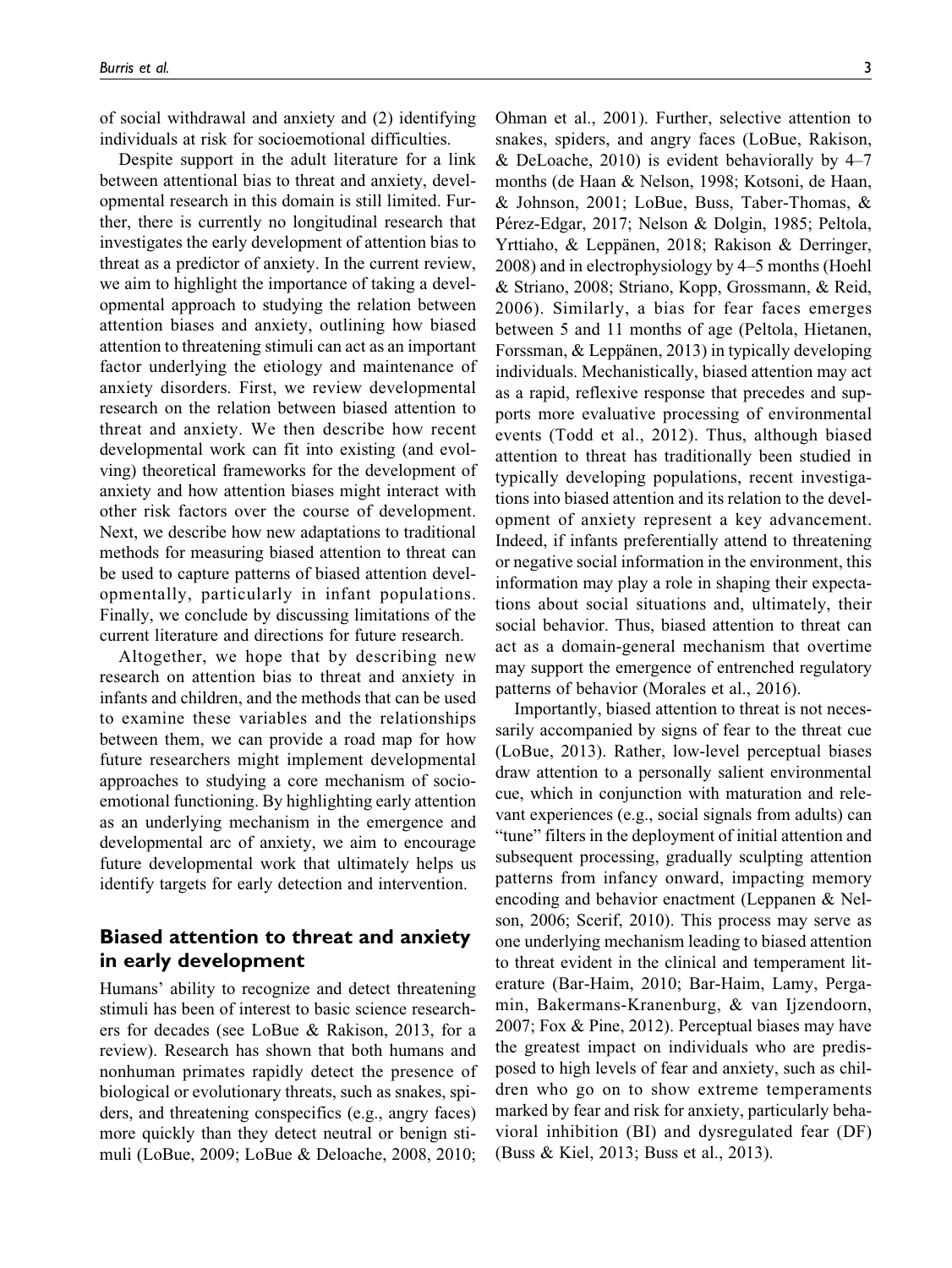Cognitive theories of anxiety already focus on the role of information processing biases in the disorder (Mathews & Macleod, 2002; Rapee & Heimberg, 1997). Laboratory computer-based tasks reflect this assessment as clinically anxious children (Roy et al., 2008; Waters, Henry, Mogg, Bradley, & Pine, 2010; Waters, Mogg, Bradley, & Pine, 2008) and adults (Mathews & MacLeod, 1985) show spontaneous biases to threat stimuli in their environments (see Dudeney, Sharpe, & Hunt, 2015, for a recent metaanalysis of these findings in children). However, the role of biased attention to threat does not appear to have a "clean" linear relation to anxiety. For example, emerging data suggest that along with a bias *toward* threatening stimuli, biases away from threatening stimuli are also associated with anxiety (Shechner et al., 2012). Direction may reflect diagnostic boundaries, as distress disorders have shown a significant bias toward threat, whereas children with fear disorders show a bias away from threat (Waters, Bradley, & Mogg, 2014), so some qualification of diagnostic category or criteria might be necessary for comparing data across these studies. For example, in adults exposed to military attack, threat avoidance was associated with proximity to attack and subsequent levels of Post Traumatic Stress Disorder (PTSD) (Bar-Haim et al., 2010; Wald et al., 2011).

These patterns of vigilance and avoidance are also evident in the temperament literature. Morales, Pérez-Edgar, and Buss (2015) found that 5-year-old children characterized for DF as toddlers displayed attentional avoidance of emotion faces (Morales, Pérez-Edgar,  $\&$ Buss, 2015). However, bias scores were still positively associated with anxiety. Nine- to twelveyear-olds completed two related tasks (dot probe and affective Posner) and the data suggest that children with inconsistent bias patterns were low in anxiety (Morales et al., 2017). Children with stable patterns of attention, either toward—or—away from threat, showed elevated levels of anxiety. There is some evidence that behaviorally inhibited (BI; reviewed below) children show a similar bias toward threat (Pérez-Edgar, Bar-Haim, et al., 2010), which in turn helps sustain a developmental link between early BI and later socioemotional difficulties (Pérez-Edgar et al., 2010, 2011; White, Degnan, et al., 2017).

While there is evidence that adults with clinical levels of anxiety (but not those without) are likely to display biased attention to threat (Bar-Haim et al., 2007), we do not know whether the pattern develops overtime or whether it is present early in life. As mentioned previously, some studies have shown that biased attention to threat is typical for all children, regardless of anxiety level (Ehrenreich & Gross, 2002; Kindt, Bierman, & Brosschot, 1997; Kindt, Brosschot, & Everaerd, 1997; LoBue, 2009, LoBue & DeLoache, 2010; LoBue & DeLoache, 2008; Morren, Kindt, van den Hout, & van Kasteren, 2003), others suggest that these biases are specific to children with anxiety (Waters et al., 2008), while others provide evidence that the two arguments are not mutually exclusive. For example, Waters, Lipp, and Spence (2004) showed that while anxious 9- to 12 year-old children have a greater bias toward affective stimuli, both anxious and nonselected children showed a specific bias for threatening stimuli. Similarly, LoBue and Pérez-Edgar (2014) reported that while all 5-year-olds demonstrate a bias for both social (angry faces) and nonsocial (snakes) threats, extremely shy children show an elevated bias for social threats specifically when compared to nonshy children.

Given these findings and others (e.g., Price et al., 2016), attention biases for social threats might be relative, with individuals with clinical levels of anxiety demonstrating a *greater* bias when compared to a nonclinical sample. However, most of these studies focus on either adults or children older than the age of 5 years. It may be that biased attention to threat in both anxious and nonanxious individuals is already established by this age. Thus, the question of how these biases develop over the first few years of life and how they relate to behavior is still open, and there is a critical need for longitudinal studies looking at these processes starting in infancy. Studies examining whether attention bias to threat is a concurrent symptom of, or precedes anxiety symptoms longitudinally, starting in early development, are still needed.

Several studies demonstrate that experimentally manipulating biased attention to threat in healthy and anxious children and adults (Bar-Haim et al., 2012; Eldar & Bar-Haim, 2010; Eldar, Ricon, & Bar-Haim, 2008; Eldar et al., 2012; MacLeod, Rutherford, Campbell, Ebsworthy, & Holker, 2002; Mathews & MacLeod, 2002; Schmidt, Richey, Buckner, & Timpano, 2009) produces a subsequent change in anxious behavior and stress-related reactivity (Bar-Haim, 2010; Hakamata et al., 2010; Lazarov et al., 2018; Naim, Kivity, Bar-Haim, & Huppert, 2018, but see Cristea, Kok, & Cuijpers, 2015). The findings support the argument that biased attention to threat is as a causal mechanism in the development and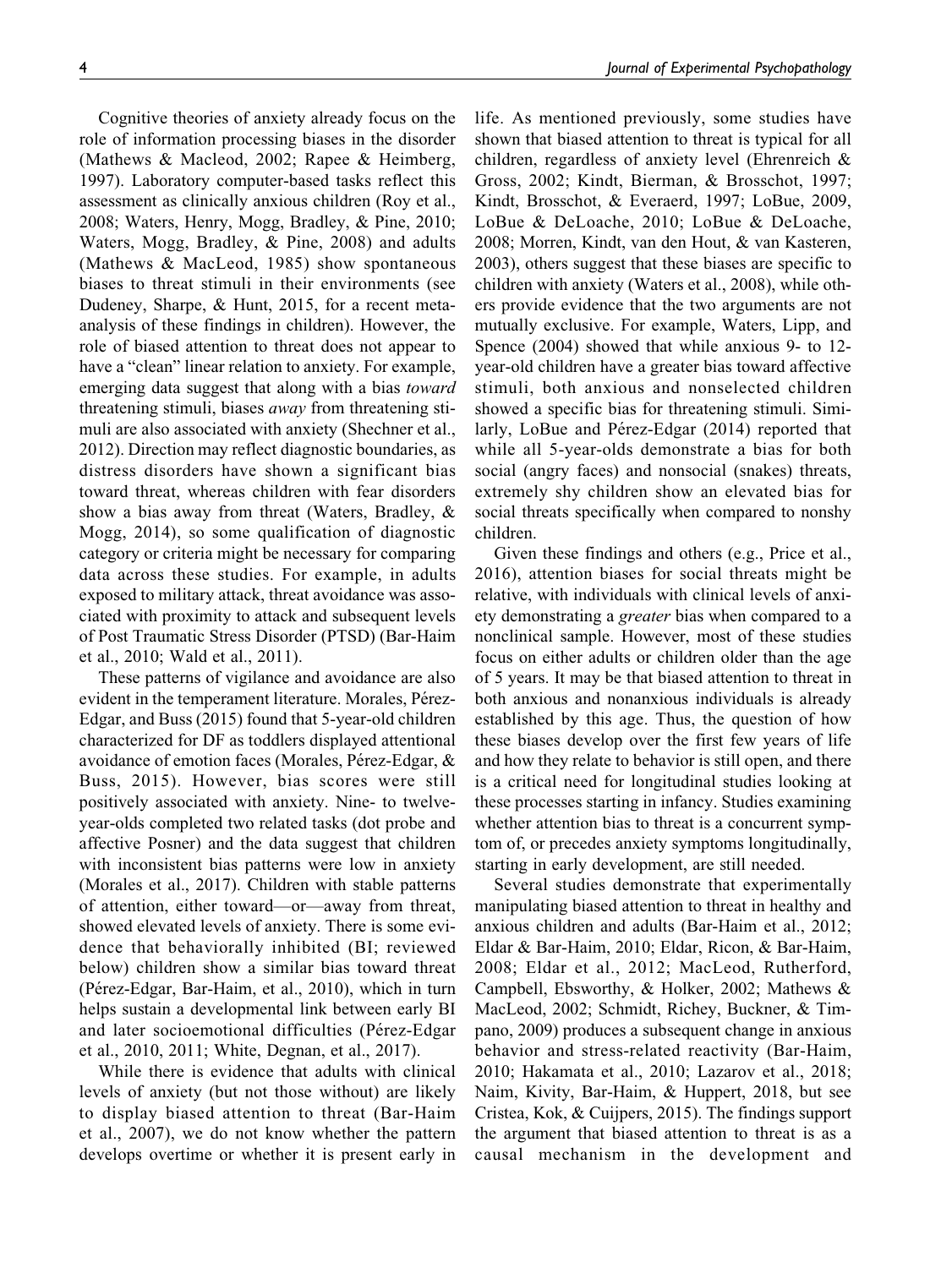maintenance of anxiety. However, this is a mechanistic argument supporting the potential for causality. While experimental designs can support causality, it remains an assumption that this is the pathway through which biased attention develops or that this is the mechanism at play in the natural development of anxiety (Pérez-Edgar & Hastings, 2018). The degree to which biased attention to threat represents a downstream result of ongoing anxiety or an earlyemerging predisposing factor implicated in the risk for anxiety remains unclear. Importantly, we still lack a critical component needed to understand these observed patterns: We do not know the antecedents of these divergent attentional patterns nor the mechanisms leading to vigilance or avoidance.

Developmental research involving infants has demonstrated the existence of biases for various kinds of salient stimuli for decades. Indeed, well-known paradigms like preferential looking and habituation tasks depend on the fact that infants are biased in where they look (Teller, 1979). However, research on infants' biased attention to threat is still quite limited, leaving open the question of when these specific biases develop and how normative biases might shape socioemotional development over of the course of the life span. Recently, Burris, Barry-Anwar, and Rivera (2017) showed that a bias toward both negative and positive emotional expressions was normative in a sample of typically developing children aged 9–48 months, implementing similar experimental parameters that have been used to measure attention biases in adolescent and adult populations. Similarly, LoBue, Buss, Taber-Thomas, and Pérez-Edgar (2017) demonstrated that biases for both social (angry faces) and nonsocial (snakes) threats are measurable between the ages of 4 and 24 months in typically developing infants using an eye-tracking methodology. In one of the few studies incorporating anxiety and attention to threat in young children, Dodd et al. (2015) showed that, on an eye-tracking visual pairedcomparison task, both anxious and nonanxious 3- to 4-year-old children showed attentional vigilance and longer dwell times to angry faces compared to neutral faces.

Importantly, other work has linked early patterns of attention with the manifestation of later temperament. While the literature linking BI and attention to threat is limited, Pérez-Edgar et al. showed that greater vigilance (less sustained attention) at 9 months was associated with increases in BI from 14 months to 7 years (Pérez-Edgar et al., 2010). Moreover, initial BI levels

predicted social difficulties assessed during an observed social dyad interaction with an unfamiliar peer at age 14 years only when the individual had shown high levels of vigilance as an infant. This work has laid the groundwork for developing new methodologies for studying biased attention to threat in infants as young as 4 months of age.

One major limitation of this work is the openended question of whether biased attention to threat exists as a correlate, a risk factor, or simply a symptom of anxiety. These distinctions are blurred throughout the literature, and clarity with this concept should be an important priority for current and future work in this area. The current review presents strong evidence that there is an association between anxiety and attention, but the field currently does not know how or why it develops or the role that attention plays across development. Again, it is important to note that in many studies, there are large portions of the study sample that have anxiety but do not present biased attention to threat, and vice versa. Thus, there is no question that the framework underlying the development of anxiety is complex, and attention contributes only part of that larger framework. However, we do aim to challenge the notion that biased attention to threat is simply a symptom of anxiety, given the developmental framework that is becoming stronger in the literature. A thorough longitudinal investigation into biased attention across early development is needed, utilizing age-appropriate tasks that can identify attention biases for threat reliably in even very young infants.

#### Implications for theory

Classically, researchers have proposed that biased attention to threat is the result of dedicated brain circuitry activated automatically in the presence of threat (Ohman & Mineka, 2001). From this view, such biases should be normative, present early in development, and stable across individuals. However, the developmental research presented here suggests that such biases might indeed develop and change over the course of the life span. As a result, more recent perspectives on biased attention to threat and its relation to anxiety have placed particular importance on development.

Field and Lester (2010) suggested three potential developmental models of biased attention to threat. The integral bias model suggests that individual factors (e.g., anxiety and temperament) determine the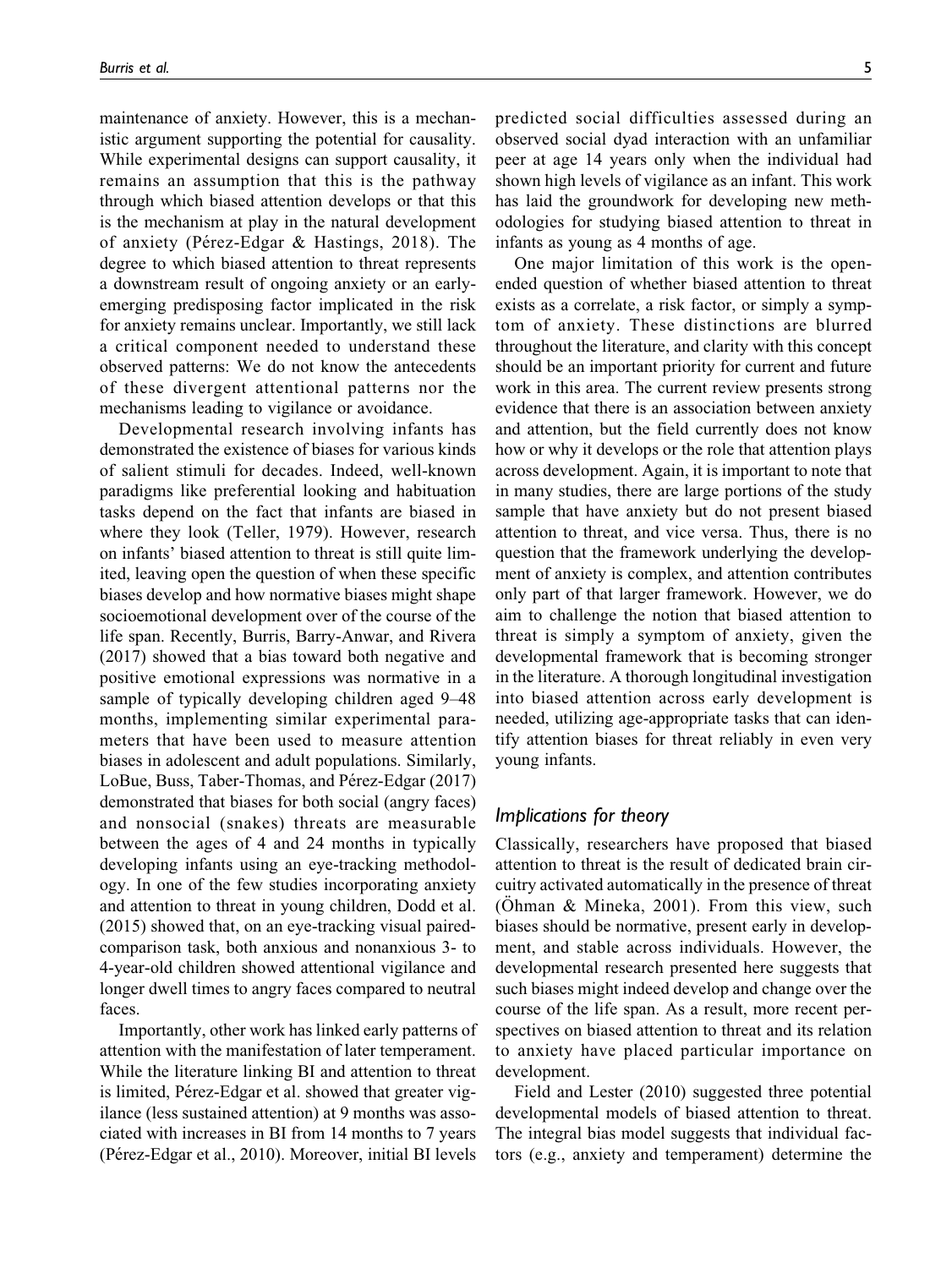presence or absence of attentional biases for threat early in development, and such biases should be relatively unchanging across the life span. As such, infants with early signs of negative affect would already show a more pronounced bias to threat relative to infants without this temperamental profile. In contrast, the moderation model suggests that development moderates the expression of an existing bias to threat, such that under certain circumstances (e.g., in children at temperamental risk for anxiety) initial normative biases might be linked to the later emergence of elevated fear and social withdrawal (e.g., LoBue, 2013; Todd et al., 2012). In contrast, normative biases would decrease overtime for typically developing children who are not at heightened risk for anxiety. This model is in line with Kindt et al.'s (Kindt, Bierman, & Brosschot, 1997; Kindt, Van Den Hout, De Jong, & Hoekzema, 2000) findings that all children start with a bias to spiders, but that it increases over time in adolescents experiencing a spider phobia and decreases over time in control participants. Also, findings by Ohman, Flykt, and Esteves (2001) demonstrate that biases for snakes and spiders are normative in all adults, but there is a heightened bias in adults with snake and spider phobias. Finally, the acquisition model suggests that developmental experiences shape the acquisition of biased attention to threat gradually overtime, either in tandem or in subsequent to the emergence of fear and anxiety. In this model, biased attention to threat would act as a symptom of the disorder that has developed.

At the time of their article, Field and Lester (2010) stated that the integral bias model had the least amount of support of the three, and existing developmental literature does not fit precisely into either the moderation or the acquisition model. Morales, Fu, and Pérez-Edgar (2016) built on this work, suggesting that early occurring biases are later moderated by environmental factors, either intrinsic or extrinsic to the child. The main premise of this argument is that children's normative attentional systems are pretuned to aspects of the environment that are likely to signal healthy and appropriate patterns of approach and avoidance. With development, these biases become modulated in an experience-dependent manner. For a subgroup of children who are at heightened risk for psychopathology, biased attention to threat could reinforce disorder risk by supporting atypical interactions with novelty and perceived threat in the environment, which would then cyclically reinforce biased attention (Morales et al., 2016; Pérez-Edgar et al., 2010, 2014).

Many additional theories related to the fine-grained order of attention processing, components, and possible mediating mechanisms are thoroughly reviewed by Cisler and Koster (2010) and Yiend (2010). Empirical support exists for some of these models, although they are not developmental in nature and thus focus more on the specific order and components of attention that are most involved in biased attention to threat.

Whichever of these models is correct, they all imply that important and relevant learning occurs early in life. Thus, to disambiguate these models, additional work is needed on attention biases for threat and their relation to socioemotional behavior in infancy and early childhood. Importantly, the traditional tasks that are typically used to measure attention bias to threat are not developmentally appropriate for use in infant populations, limiting researchers' ability to disambiguate these models. Most of the literature does not allow us to say anything about the preschool years because it primarily relies on reaction time-based tasks. Therefore, we cannot dissociate different theoretical pathways through which attention to threat and anxiety develops. We are also unable to identify the causal connection between these constructs. Thus, it is necessary to create developmentally appropriate modifications to the traditional tasks to allow for the collection of data with infant populations, which can provide great insight into these components of attention and how they develop and change across development.

## Methodological issues

To more thoroughly explore the impact biased attention to threat can have on the development of anxiety, developmental researchers are challenged with developing more infant-directed methods to measure biased attention. Here, we discuss traditional methods for measuring biased attention to threat used in the adult literature, and we then explore adjustments that can be applied to make these methods appropriate for use in young populations (for additional information on the traditional uses of these paradigms, see Bar-Haim et al., 2007 and Cisler & Koster, 2010). Importantly, adjustments that can be applied to standard methods to make them appropriate for pediatric populations might also improve the reliability and validity of the tasks for adult populations.

The *Dot-Probe Task* is perhaps the oldest and most well-cited attention bias task (e.g., MacLeod,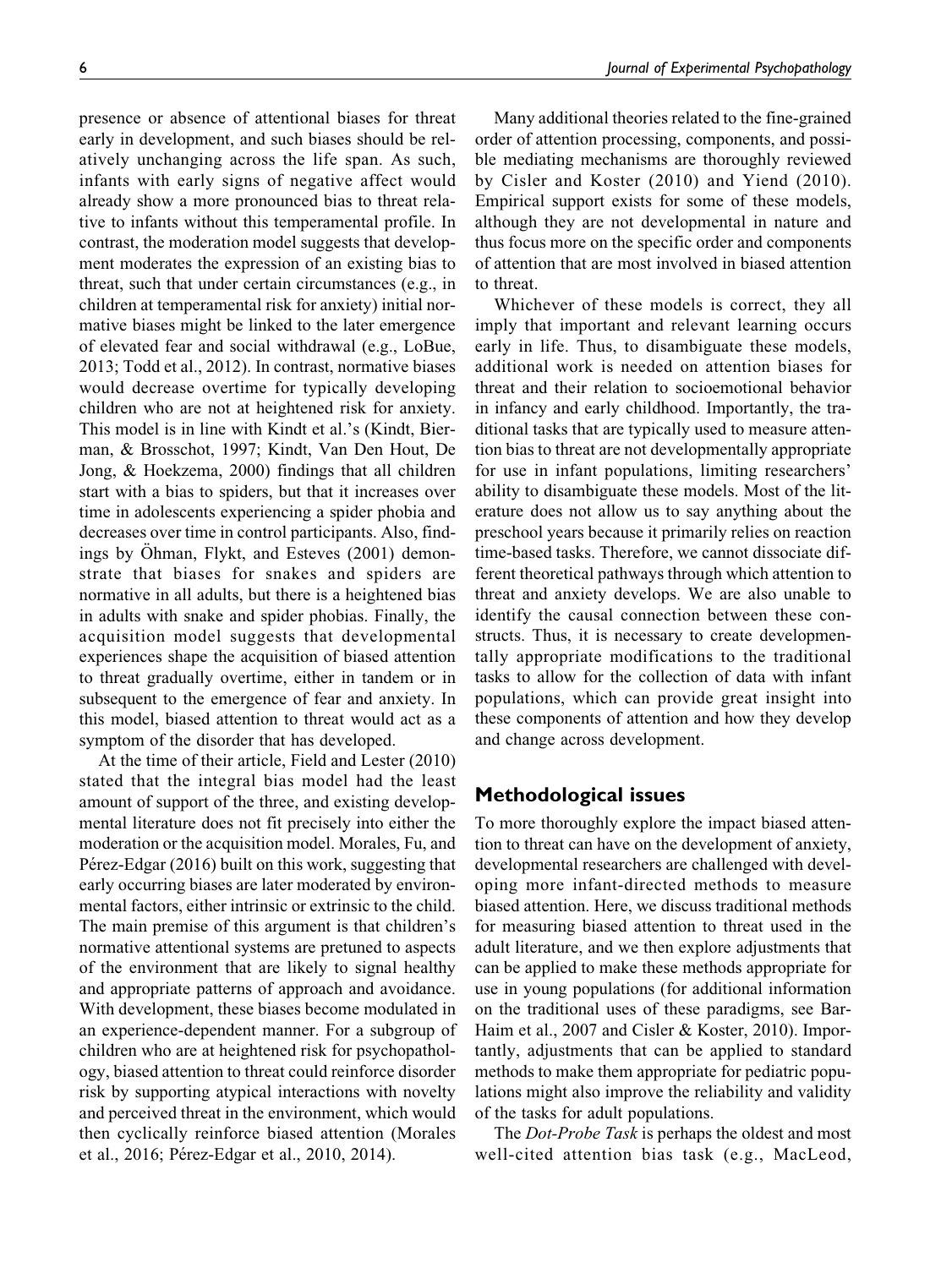Mathews, & Tata, 1986; Mogg & Bradley, 1999; Mogg, Bradley, De Bono, & Painter, 1997; Koster, Crombez, Verschuere, & De Houwer, 2004; Salemink, van den Hout, & Kindt, 2007; for review, see Bar-Haim et al., 2007) and is theorized to measure biased attention by tracking reaction time to a visual stimulus after the presence of affective information. Many different versions of the task that utilize different types of stimuli exist. One version of the task that utilizes faces presents two faces side by side, usually paired by emotion—neutral–neutral, happy–neutral, and angry–neutral—followed by some type of probe that appears on the same side of one of the faces that preceded the probe (MacLeod et al., 1986). On congruent trials, the probe appears on the same side of the screen as the emotional face and on incongruent trials, the probe follows on the same side as the presentation of the neutral face. Individuals are tasked with indicating (traditionally with a button press) which side of the screen the probe appears. The theory behind the task is that individuals will respond faster to a stimulus that appears in an attended region of their visual perception than an unattended one (Posner, 1980). Attentional biases are calculated using the time to detect the probe on incongruent versus congruent trials. If individuals are faster at detecting probes that appear in the same spatial location as the threatening faces, it indicates that their attentional system was biased towards threat. If the latency to detect the neutral or happy faces is faster than the threatening faces, we can conclude that the individual is avoidant of threat.

The *Emotional Stroop Task* is commonly used to measure the attentional control component of biased attention. The task is a variation of the classic Stroop task which presents color words in varying "ink" colors (Stroop, 1935). In the emotional variant, a word with either a threatening or neutral valence is presented in a color and the participant is asked to report the color of the word rather than the valence or semantic information. An individual is said to demonstrate biased attention to threat whether they are slower to label the color of a threat-related word versus a neutral word (MacLeod, 1991; Williams, Mathews, & MacLeod, 1996).

Another task that investigates biased attention is the traditional Visual Search Task (Ohman, Flykt, & Esteves, 2001). Participants are presented with matrices of stimuli containing four or nine photographs from a single category (target absent) or similar matrices containing a single discrepant image

(target present). Participants asked to indicate with a button-press when they have identified the presence or absence of a discrepant category. Using this paradigm, attentional biases are captured when response times are slower to detect discrepant neutral images than discrepant threatening images (Cisler, Bacon, & Williams, 2009). The task has been used with emotional facial expressions, animals, and even words and has shown biased attention to threat in individuals with anxiety (Rinck, Reinecke, Ellwart, Heuer, & Becker, 2005).

Finally, Posner (1980) presented a Spatial Cueing Task that has been used and manipulated extensively in the attention bias literature. In the task, a cue appears in one location and is then followed by a target stimulus that is presented either in the same place as the cue (valid cue trial) or in a different spatial location (invalid cue trial). If cues effectively capture attention, responses to the target should be faster in the valid cue trials than in the invalid cue trials. This difference in reaction time is thought to come from the benefit of having the attention system already fixated to the correct place on the screen before the target is presented. The slowing seen in the invalid cue trials reflects the time it takes to disengage attention, shift to the other side of the screen, and fixate the target. This task allows for a more thorough investigation of the attentional mechanisms guiding biased attention, allowing for separation between attentional disengagement, shift, and engagement. Adding affect-relevant motivation or feedback with the typical neutral cues have shown that the basic mechanism is sensitive to state and trait variation including childhood shyness (Pérez-Edgar  $& Fox$ , 2005). Fox, Henderson, Rubin, Calkins, and Schmidt (2001) modified the task to have affective cues and saw that a threatening cue caused a faster response relative to neutral valid cue trials. Both affective variations of the traditional task have found that the orienting effect is potentiated in individuals with anxiety (Bar-Haim, Morag, & Glickman, 2011; Ellenbogen & Schwartzman, 2009) or at risk for anxiety (White, McDermott, Degnan, Henderson, & Fox, 2011).

### Methodologies appropriate for infants

The aforementioned traditional attention bias tasks cannot be used with infant populations because of their reliance on active motor responses. Thus, the main limitation of the current literature using these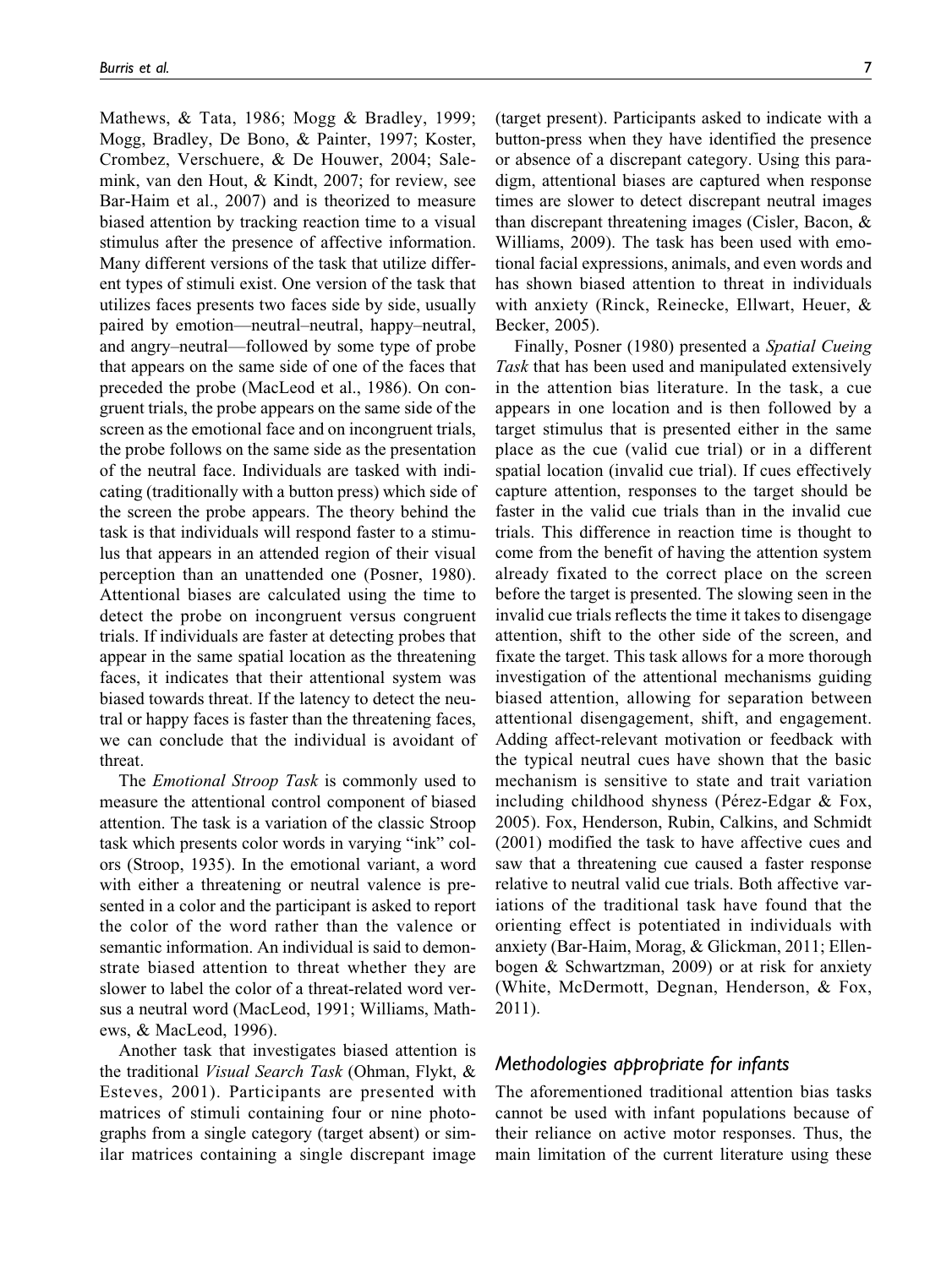methods is their inability to address early developmental questions related to attention. The research using these tasks tells us nothing about attention and anxiety before early childhood, by which time both attentional biases and anxiety may already be engrained.

In this section, we will detail methodological adaptations to traditional attention tasks to allow for exploration of biased attention to threat in younger populations. We will focus on the aspects of attention that can be specifically targeted using the modified versions of classic tasks, allowing researchers not only to investigate biased attention to threat in younger populations but also to more precisely unpack which components of attention are most critical to the development and maintenance of anxiety. When examining biased attention in infants, Posner's model of attention (Posner, Rothbart, Sheese, & Voelker, 2012) outlines three core areas of functioning that help inform task creation.

First, the alerting (or vigilance) system is tasked with obtaining and maintaining an alert state. Vigilance is subserved by midbrain structures with strong interconnectivity between frontal and parietal regions and is linked to norepinephrine functioning. Increased vigilance is defined "as potentiated neuronal responsiveness (e.g., lower firing thresholds) in sensory systems receiving their input from the amygdala" (Whalen, 1998). We know that temperamentally reactive individuals show heightened amygdala response to salient stimuli (Pérez-Edgar et al., 2007) and that amygdala hyperactivity lowers sensory thresholds (Catani, Jones, Donato, & Ffytche, 2003). Second, the orienting system plays an important role in early selfregulation, as it is evident in the first year of life and is a core tool in the infant's regulatory armament (Ruff & Rothbart, 2001; Rueda, Posner, & Rothbart, 2005). Third is the executive attention system which is called in to resolve conflict among responses, it is linked to prefrontal (including the anterior cingulate cortex (ACC)) activity, and it is closely aligned with dopaminergic functioning. This system reflects the effortful control behaviors researchers observe in older children (Rothbart & Rueda, 2005).

Importantly, Posner, Rothbart, Sheese, and Voelker (2012) proposed that early variations in attention, particularly executive attention, may shape the later emergence of self-regulation abilities, which in turn would shape observed patterns of emotion and behavior (Rothbart et al., 2011). As such, they characterized 6- and 7-month-olds for levels of anticipatory looking in a visual sequence task and then observed responses to a novel toy and fearinducing mask, as well as attention and socioemotional behavior at 3 and 4 years. Although they found that increased anticipation was associated with reticence with a novel toy in infancy and more distress to a scary mask (Sheese, Rothbart, Posner, White, & Fraundorf, 2008), infant anticipatory looking showed stronger associations with orienting behavior than with executive attention in preschool (Posner et al., 2012) and the link with affect in preschool was tenuous (Rothbart et al., 2011). Further, they were unable to describe clear developmental trajectories (Sheese et al., 2008). Some of this difficulty may be linked to the specific protocol used. First, anticipatory looking appears to be quite difficult for young infants, with a mean of only 1.58 ( $SD = 1.60$ ) correct anticipations from a mean of 30 trials per infant. Second, the infants were only characterized for temperament/affect using two brief tasks. Third, the task employed affectneutral stimuli and may not have elicited relevant individual differences in attention deployment.

To address these issues, researchers have recently begun using eye-tracking technology to develop a set of tasks (described below) that capture core components of attention evident in infants, including rapid orienting to threatening stimuli (vigilance), difficulty disengaging from threatening stimuli (overlap), and the impact of threatening stimuli on subsequent orienting (dot probe). Eye tracking can be used across all ages and is ideal for use in infancy as it can draw information from passive viewing (Oakes, 2010, 2012).

Converting a button press response to a comparable eye-tracking metric can be straightforward given that, in certain task contexts, the button press already exists as a proxy for visual processing speed and direction (Brown et al., 2014). Furthermore, fixation latency arguably better captures this type of processing speed than reaction time as it is not embedded in the motor planning and response mechanisms of a button press. Brown et al. (2014) showed that measures of attention bias using traditional reaction time tasks had poor psychometric properties. As a result, altering tasks more suited for adults or older children to measure latency to fixate a stimulus rather than latency to press a button can improve the accuracy of the task (Price et al., 2014, 2015). Previous eye-tracking versions of classic attention tasks such as the dot-probe have shown positive reliability measurements (Armstrong & Olatunji, 2012). In addition, Burris et al. (2017)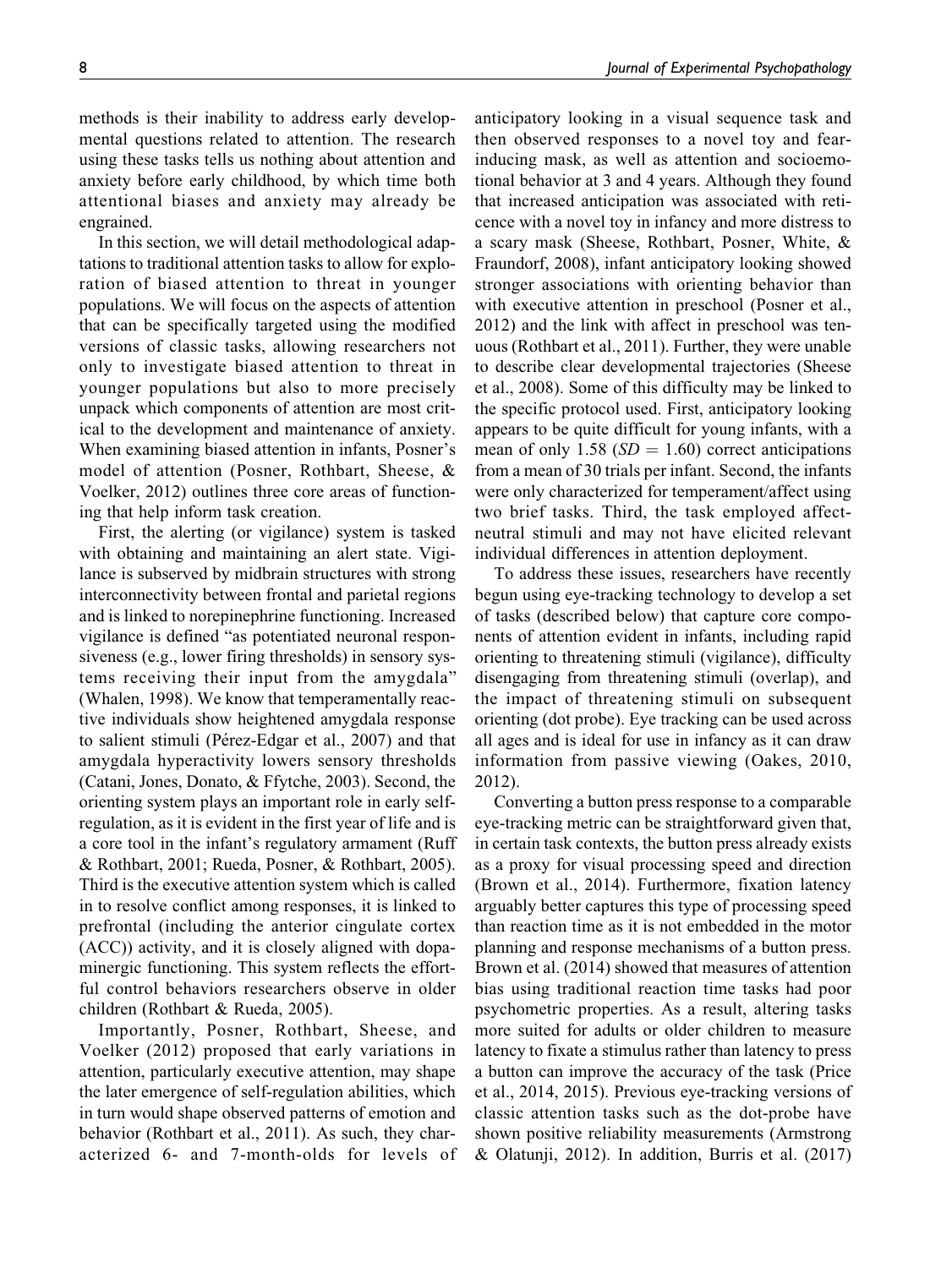recently showed positive split half correlation values across a young age range (9–48 months) of typically developing infants and children completing the dotprobe task using an eye tracker.

Infant dot-probe task. In line with Posner's model, the dot-probe task taps into the central processing demands of the participants' attention system, measuring reaction time to a probe immediately after the presentation of salient information. Recent dot-probe studies with younger, pediatric populations typically modify stimulus presentation of the standard adult task (e.g., time on screen) to match the participants' processing needs (Garner, 2010; In-Albon & Schneider, 2010). The newer infant version of the task is virtually identical to the classic version; however, instead of requiring a button press to indicate on which side the probe appears, we simply measure latency to fixate the probe. Using this new methodology, we have recently published several reports confirming that biased attention to emotionally valenced stimuli is normative between the ages of 4 and 48 months of age (Burris, Barry-Anwar, & Rivera, 2017; LoBue et al., 2017; Pérez-Edgar et al., 2017). Further, we found that for young infants high in negative affect, attending longer to angry faces was associated with slower subsequent fixation to probes. In other words, for infants who show the highest levels of negative affect, looking at threatening faces had the largest impact on subsequent processing (Pérez-Edgar et al., 2017). Thus, these initial findings suggest that early patterns of attention arising from temperamental differences may indeed shape how children respond to their environments from as early as 4 months of age.

Infant vigilance task. Based on Posner's model, several researchers have designed vigilance tasks to assess infants' initial orienting to emotionally valenced stimuli. Using more standard methodologies, researchers have presented infants with several stimuli on a screen and examined where infants look first, and where they look most. For example, LoBue and DeLoache (2010) presented 9- to 12-month-old infants with two images side-by-side on a large screen and measured how quickly infants turned to look at each one. They found that the infants turned their heads more quickly to look at threatening stimuli, including both snakes and angry faces, than nonthreatening stimuli like flowers and happy faces.

More recently with the use of eye-tracking technology, researchers have been able to pinpoint the exact location and latency of infants' initial orienting responses, making vigilance tasks both easier to administer and more precise. For example, Fu et al. (in Press) recently presented 4- to 24-month-old infants with a center fixation point followed by a threatening or nonthreatening image that appears in one of the four corners of the screen. They measured how long it took infants to first fixate the target image. Preliminary data suggest that the interaction of negative affect and attention control shifts relative biases to emotional and neutral faces over the course of the first 2 years of life (Fu et al., in Press), suggesting that the infant vigilance task can be used to assess infants' initial bias to detect threatening stimuli in the environment.

Infant overlap task. Consistent within Posner's attention framework, researchers have also designed tasks to examine difficulty disengaging from threatening versus nonthreatening stimuli and attentionally shifting to nonthreatening stimuli. In the classic baby overlap task, infants are presented with an image of an affective (happy or angry face) or neutral image. After a short delay, a probe appears to the right or left side of the center image. Researchers measure latency to direct attention away from the center image to fixate the probe. In this task, infants as young as 7 months of age have greater difficulty disengaging from fearful faces when compared to happy and neutral faces (Peltola, Leppanen, Palokangas, & Hietanen, 2008; Peltola, Leppänen, Vogel-Farley, Hietanen, & Nelson, 2009). Further, Morales et al. (2017) recently reported that in infants ranging from 4 to 24 months of age, difficulty disengaging from threatening stimuli was related to maternal anxiety, with higher levels of maternal anxiety predicting increased difficulty disengaging from angry, but not happy, faces (Morales et al., 2017b).

Importantly, emerging evidence suggests that biased disengagement patterns like these have implications for later socioemotional development. For example, heightened attention to fearful faces at 7 months predicts attachment security at 14 months, with a smaller bias associated with insecure attachment (Peltola et al., 2015). Thus, the infant overlap task can be a useful tool in measuring how difficulty disengaging from threatening stimuli shapes patterns of both attachment and negative affect starting in infants as young as 4 months of age.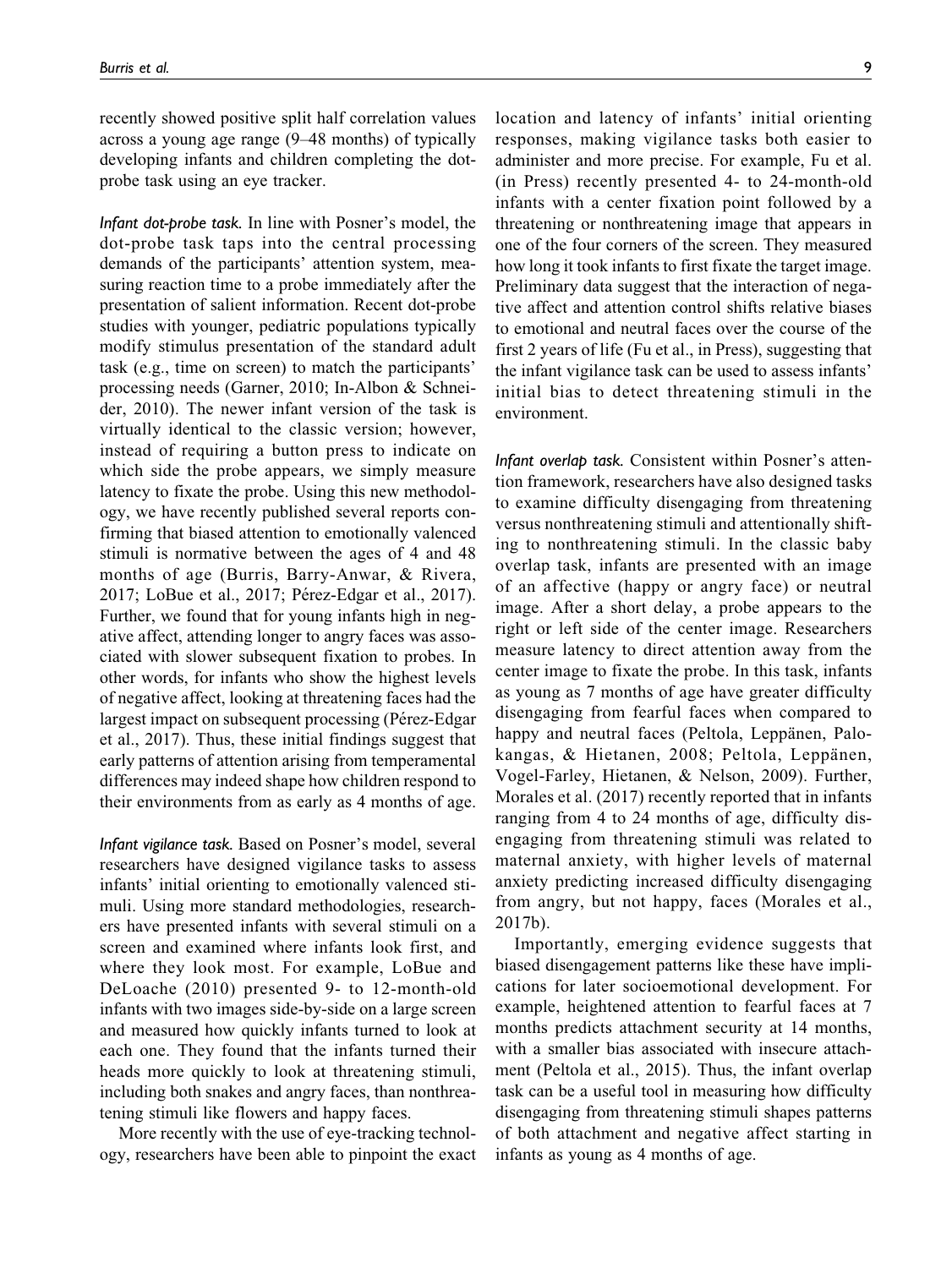## Attention and anxiety in the context of other risk factors

Although we have reviewed strong evidence for the impact of biased attention to threat on individuals with anxiety, attention bias is only one of many factors that are believed to put an individual at risk for developing anxiety. From the idea of multifinality, we know that there are many pathways that can be taken to reach the same developmental end point (Cicchetti & Rogosch, 1996), especially one as complex as anxiety. Not all anxious individuals show biased attention to threat, and not all individuals who do have biased attention to threat present with heightened anxiety levels. There are also factors that may moderate attentional processes, reflecting the interaction of different developmental pathways and highlighting that attentional processes do not operate within a vacuum. Thus, we argue that the emergence of anxiety is dependent on attention mechanisms embedded in a larger context (e.g., individual and environmental risk) that eventually lead to disorder.

A number of factors influence biased attention to threat and the development of anxiety, and thus, are important to consider when studying how biased attention might shape anxiety over the course of development. Given their prominence in the literature, we will focus on developmental findings related to three markers of risk—temperament, biology, and contextual environmental factors. While these factors play a prominent role in the attention bias literature, the degree to which we can disentangle their individual and interacting roles is limited by the reliance on reaction time measures that we have reviewed above. Utilizing the developmentally appropriate adaptations to the above tasks will improve what we can learn about these markers of risk, ensure that we can understand the early impact of these risk factors, and that we can follow the trajectory of that impact through childhood.

### Temperamental markers of risk

Perhaps, the most widely studied individualdifference predictor of anxiety development is a BI temperament (Fox & Pine, 2012). Here, we will briefly review the extensive literature linking BI to anxiety and then will highlight the burgeoning literature linking attention to threat and BI, ending with a discussion of the positive impact that nonreaction time measures can have on our understanding of the relation between attention to threat and BI early in development. An individual who has a behaviorally inhibited temperamental style usually presents as being highly reactive, socially inhibited, and is sensitive to novelty (Degnan & Fox, 2007). High negative reactivity measured early in infancy (at 4 months) is predictive of BI in toddlerhood (Fox, Henderson, Rubin, Calkins, & Schmidt, 2001). A behaviorally inhibited temperament is usually identified early in development using an empirically standardized behavioral battery (Degnan & Fox, 2007).

While a direct one-to-one link between reactivity in infancy, BI in childhood, and later anxiety is elusive, Prior, Smart, Sanson, and Oberklaid (2000) reported a modest link between early BI and anxiety disorder diagnoses in adolescence. However, the authors were careful to point out that most infants who were behaviorally inhibited did not develop clinical anxiety disorders. BI itself presents behavioral, cognitive, and biological characteristics that are similar to those seen in anxiety (Clauss & Blackford, 2012; Degnan & Fox, 2007; Pérez-Edgar & Guyer, 2014). Longitudinal studies have shown infants with BI are at an increased risk for exhibiting anxiety by mid-adolescence (Chronis-Tuscano et al., 2009; Kagan, Snidman, McManis, & Woodward, 2001). White et al. (2017), for example, one of the few studies with longitudinal data on the link between attention to threat and anxiety in young children, showed an interaction between attention to threat, temperament, and anxiety at age 7, but no relation at age 5. In a related study, Nozadi et al. (2016) found that attention to threat at age 5 moderated the link between temperament in toddlerhood and anxiety at age 10; in other words, temperament predicted anxiety only for children who showed attentional biases toward threat. Further, in a large-scale meta-analysis, Clauss and Blackford (2012) concluded that BI is one of the most prominent risk factors for developing anxiety and social anxiety specifically. Even when anxiety levels do not meet clinical cut-offs, subclinical levels of anxiety (a variable rarely reported) can still be impairing and present their own challenges to adaptive functioning (Gladstone et al., 2005).

While the literature describes the developmental links between BI and anxiety, recent work is beginning to highlight the mechanisms that support the trajectory between early behavioral inhibition and later anxiety. Here, we highlight the role that biased attention to threat may play in this relation. Adolescents characterized as high in BI as toddlers and in early childhood exhibit a larger bias to angry faces on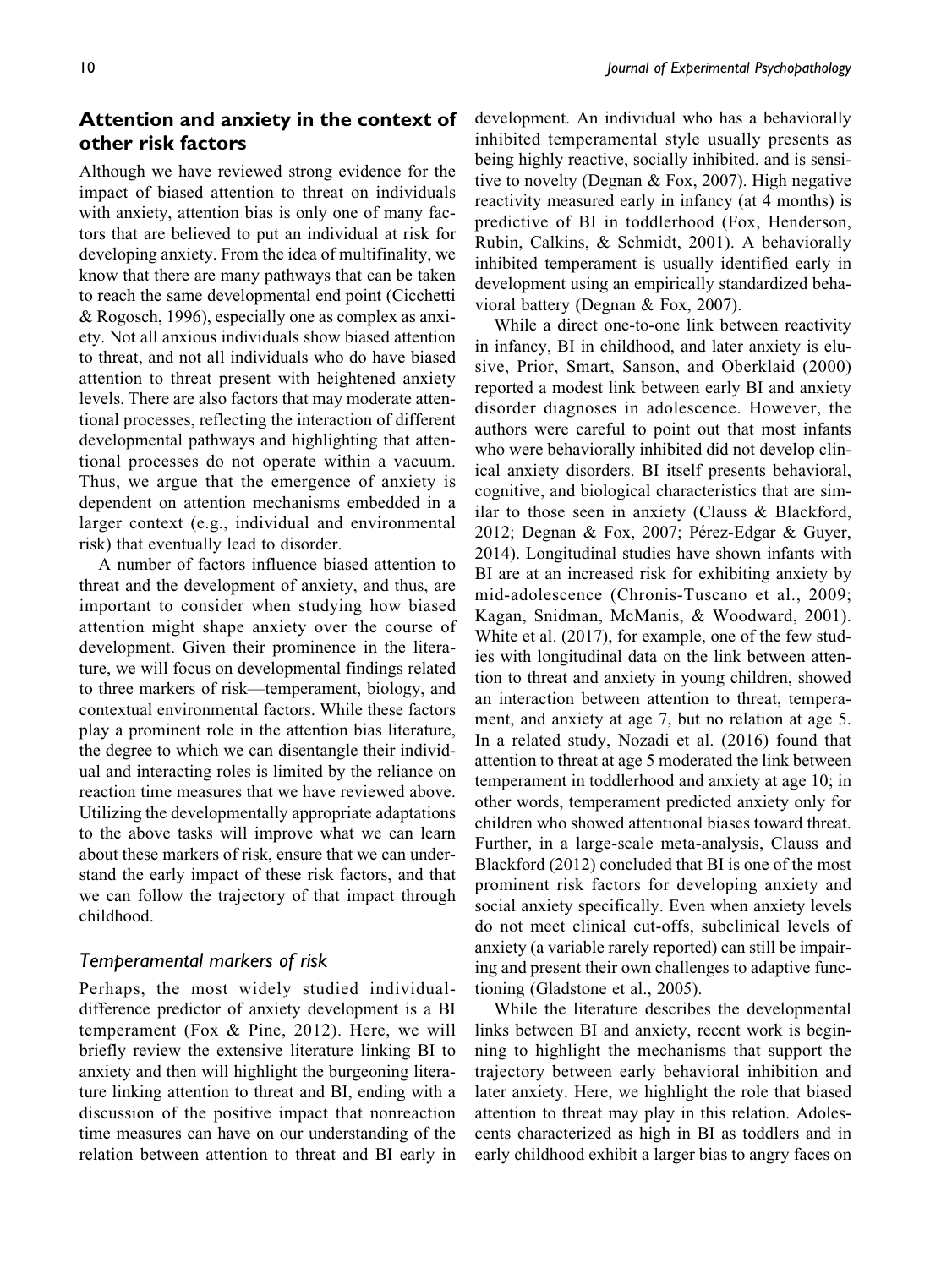the dot-probe task compared to adolescents who were low in BI as toddlers (Bar-Haim et al., 2010; Pérez-Edgar et al., 2010, 2014). Field (2006) showed that BI in early childhood facilitates biased attention to threatening stimuli. However, few studies have shown a direct relation between BI and attention to threat (at least in the traditional reaction time version of the dotprobe task). Rather, much of the data support attention as a moderator of risk. Pérez-Edgar and colleagues showed that biased attention to threat moderated the link between BI in infancy and social withdrawal in adolescence (2010) and at age 5 (2011). In particular, the link between patterns of BI in early childhood and later social withdrawal is only evident in children who also show a bias for threat. Further, Morales et al. (2017) showed that convergence in affective bias patterns across multiple tasks was only evident among behaviorally inhibited children. These studies provide support for the impact that BI can have on anxiety development, and importantly for the current review, the key role that biased attention to threat plays in this relation across development.

Given that much of the work linking BI to attention to threat has been done using the traditional reaction time version of the dot-probe task, we have little information linking concurrent BI and attention bias to threat early in development. Utilizing nonreaction time measures, like the eye-tracking version of the dot-probe task will allow us to better understand the early relation between these factors and to better track their interactions across early childhood.

### Biological markers of risk

Biological factors also act as markers of risk for anxiety. The anterior regions of both hemispheres may be lateralized for the behavioral/motivational systems involved in approach and withdrawal behaviors (Davidson, 1988; Fox, 1991). For example, Taber-Thomas et al. (in Press) presents data in 9- to 12 year-old children suggesting that EEG asymmetry patterns reflect functional connectivity patterns in frontolimbic networks. Right frontal electroencephalogram (EEG) asymmetry has been associated with negative affect, behavioral withdrawal, anxiety, and depression in children and adults (Harmon-Jones, Gable, & Peterson, 2010), and increased right frontal EEG asymmetry in response to stress is associated with biased attention to threat in adults (Pérez-Edgar, Kujawa, Nelson, Cole, & Zapp, 2013). A similar pattern is evident in infants at risk for BI (Calkins, Fox, & Marshall, 1996) and among young children with stable high BI across childhood (Fox et al., 2001). Finally, the presence of right frontal EEG asymmetry increases the likelihood that BI children will go on to exhibit poor social behavior (Henderson, Fox, & Rubin, 2001).

It is important to point out that in addition to evidence for the role of right frontal asymmetry as a biomarker for risk, there is other evidence that shows inconsistencies in the association between frontal asymmetry and socioemotional profiles. For example, Harrewijn, Van der Molen, and Westenberg (2016) showed no evidence of right frontal asymmetry in adults high in social anxiety compared to low socially anxious adults. Further, other studies have found no difference in frontal asymmetry patterns in groups of participants who demonstrate social dysfunction (Beaton et al., 2008; Davidson, Marshall, Tomarken, & Henriques, 2000). While the literature remains mixed, right frontal asymmetry continues to be investigated as a potential neurophysiological marker for anxiety risk.

Besides prefrontal asymmetry, theory and research also point to the dysregulation of physiological systems in children with internalizing (e.g., anxiety) disorders (Bauer, Quas, & Boyce, 2002). Measures of parasympathetic activity and reactivity are associated with early temperament and the later emergence of anxiety (Fox, Henderson, Pérez-Edgar, & White, 2008) and play an important role in physiological regulation of stress (Porges, 2007). One physiological measure central to this discussion is respiratory sinus arrhythmia (RSA), a variable that is associated with respiration and heart rate. Low baseline levels of RSA and/or failure to regulate RSA (i.e., suppress RSA to task demands) have been associated with emotion regulation difficulty (Buss, Hill Goldsmith, & Davidson, 2005), trajectories of increased social wariness (Hastings, Kahle, & Nuselovici, 2014), and anxiety symptoms (Licht, De Geus, Van Dyck, & Penninx, 2009). In recent work, toddlers showing a DF profile (high fear in low threat contexts) also show a dynamic pattern of RSA across 10 tasks consistent with poor regulation (Buss, Davis, Ram, & Coccia, 2018). Specifically, temperamentally fearful children showed elevated and stably high RSA. Importantly, this pattern of RSA "augmentation" was associated with greater fear reactivity during the tasks as well as maternal report of social inhibition and anxiety symptoms consistently 1–2 years later.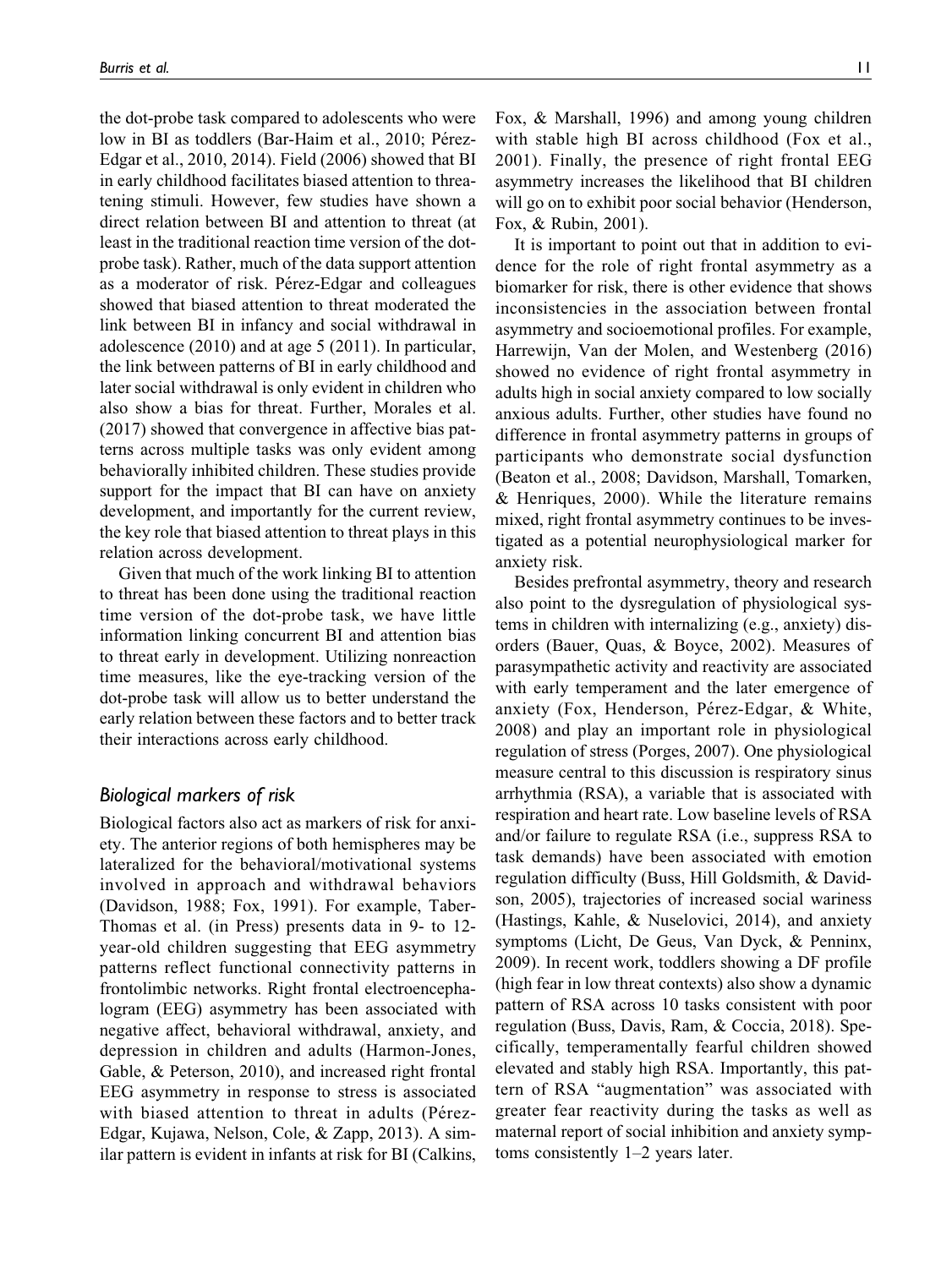While biological factors such as RSA and EEG asymmetry are both implicated in anxiety, further research is needed to incorporate affective attentional biases to models that include these biological factors. For example, Field and Price-Evans (2009) reported that BI moderates heart rate responses following fear learning, demonstrating a link between temperamental profiles, biological factors and threat-related processing. Further, Vallorani, Thai, et al. (under review) showed that biased attention to threat is linked to social anxiety symptoms only in children who are high in BI and who also exhibit right frontal EEG asymmetry. While this handful of studies highlights the potential direct or moderating role that biological factors can play in the development of attention biases, the evidence is still sparse, and further investigations are needed.

Interestingly, gender differences in biased attention to threat are not prominent in the literature. Sass et al. (2010) investigated biased attention to threat in anxiety and showed that there are no robust predictable differences across studies based only on gender. It is very well documented that women present with higher rates of anxiety (both clinical and subclinical levels) (Craske, 2003; Lewinsohn, Gotlib, Lewinsohn, Seeley, & Allen, 1998; McLean, Asnaani, Litz, & Hofmann, 2011; Pigott, 1999). Gender has also been shown to modulate the activation patterns of the amygdala, a brain structure important to both anxiety and biased attention (Kilpatrick et al., 2006). Yet, very little evidence exists in the attention bias literature to support the idea that these basic gender differences translate to differing patterns of attention, although many studies do not report analyses split by gender. This is an area of the literature that needs greater investigation.

#### Environmental and contextual moderators of risk

In addition to individual, endogenous characteristics, socioemotional development can be shaped by the environmental context in which the child is embedded. Indeed, environmental factors can impact anxiety symptoms directly and influence biased attention to threat. For the young child, the environment is shaped, dominated, and filtered by the primary caregiver (Leppanen & Nelson, 2009). Thus, personal (biased attention, anxiety, depression) and psychosocial stressors (e.g., environmental threat) may impact how the parent interacts with the child and vice versa. Parental behaviors, in turn, shape the child's experienced environment. In this way, parental attention patterns, psychopathology, and psychosocial stress may influence how infants come to view and approach the world. Children of abusive parents, for example, overperceive the presence of anger in ambiguous facial expressions (Pollak & Kistler, 2002), and in some experimental situations demonstrate a bias away from threatening/angry faces (Pine et al., 2005) while in others have shown a bias toward threatening/angry faces (Briggs-Gowan et al., 2015).

The link between biased attention to threat and anxiety is also impacted by environmental and contextual factors. Briggs-Gowan et al. (2015) showed that exposure to familial violence significantly predicted anxiety and trauma in young children. Further, Morales et al. (2017b) utilized an eye-tracking task to show that attention bias to threatening, but not happy stimuli, in 4- to 24-month-old infants was positively linked to maternal anxiety levels, providing support for the link between attentional patterns and environmental and genetic risk factors for anxiety. Indeed, Vallorani, Fu, et al. (under review) has found that patterns of biased attention to threat across tasks in infancy are associated with temperament and age only in the context of high maternal anxiety. However, to date, there is no research on how biased attention to threat in parents, parent psychopathology, and parental psychosocial stress together affect the developing biases of infants. The existing findings strongly suggest that environmental and contextual factors may shape the development of early patterns of attention and their link to anxiety development.

## Limitations and future directions

The research reviewed here demonstrates that individual differences in biased attention to threat, first emerging in infancy, are likely associated with diverging trajectories of socioemotional development, and in particular, the development of anxiety. The literature is still in its infancy, and further work is needed, but there is emerging evidence that early identification of patterns of biased attention may help unpack the nuanced role that attention might play in the etiology and maintenance of anxiety development. This area of research would thus open the door to promising avenues of cognitive treatment options for anxiety.

In recent years, biased attention to threat has been targeted by an intervention called Attention Bias Modification (ABM) training (Amir, Beard, Burns, & Bomyea, 2009; Bar-Haim, 2010; Hakamata et al.,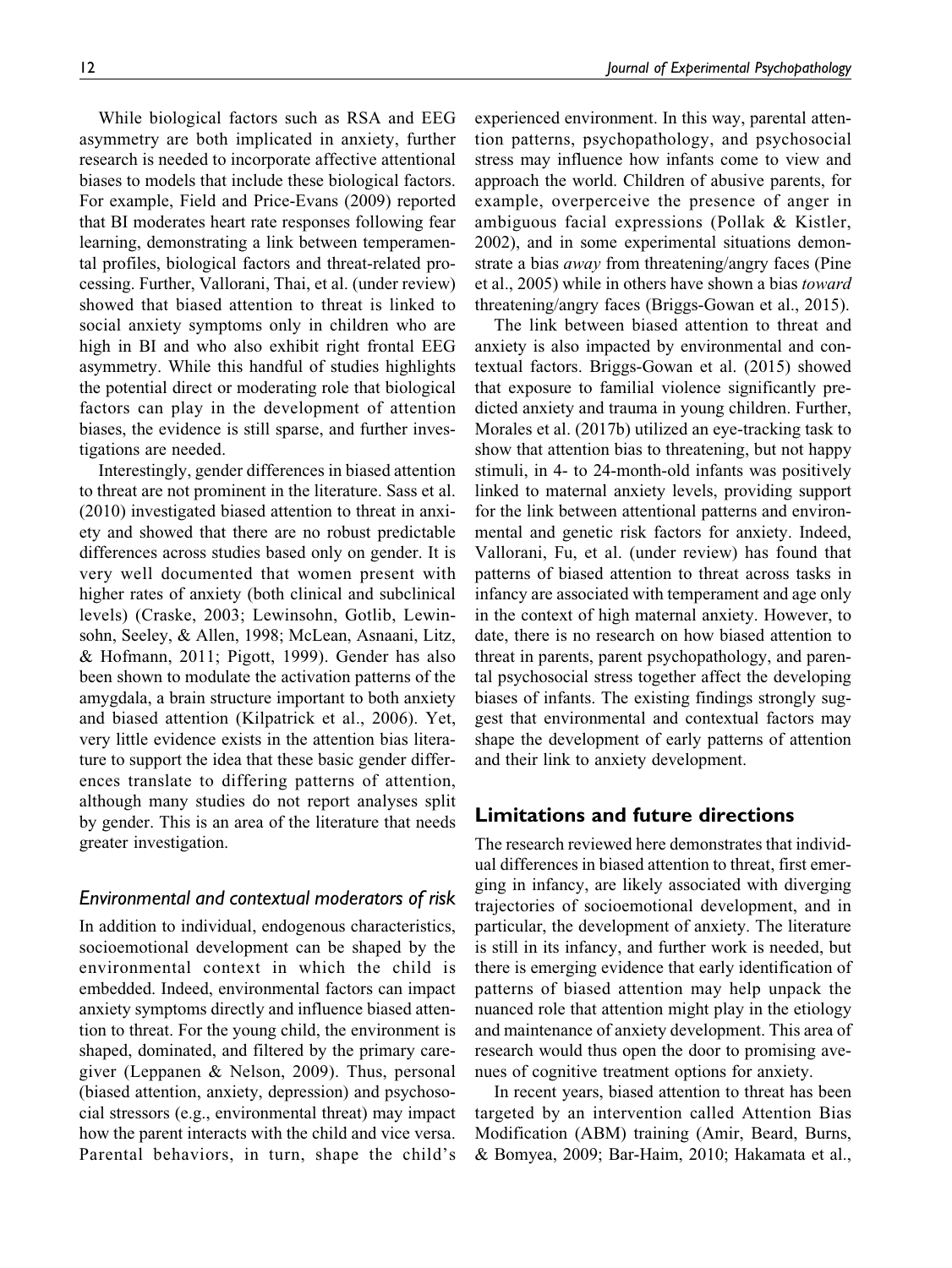2010). ABM treatment involves systematically training individuals who show biased attention to threat to either attend more toward positive or neutral stimuli. Commonly, trials consist of treatment sessions using a modified dot-probe task in which the probe only appears on the side of the screen where the happy or neutral face appears so that the attentional system will be implicitly trained to focus attention away from threatening faces (for review, see Bar-Haim, 2010). Another commonly used version of this treatment is to use a modified visual search or vigilance task in which patients are trained to search for happy faces or positive stimuli in an array of negative faces (Dandeneau, Baldwin, Baccus, Sakellaropoulo, & Pruessner, 2007; Waters et al., 2010). Several recent largescale meta-analyses suggest that ABM is a potentially promising new technique for reducing anxiety (e.g., Bar-Haim, 2010). Although related work with children and adolescents is not currently reporting strong effects of the interventions (see Cristea, Mogoase, David, & Cuijpers, 2015, for a review), understanding the developmental relationship between attention bias to threat and anxiety could lead to recommendations for when and how ABM might be most effective in child populations.

Future research should also examine attention biases for threat and how they relate to developing cognitive biases that are also commonly associated with anxiety. As mentioned previously, high-trait anxious and clinically anxious individuals tend to interpret ambiguous information from the environment as threatening, which can lead to avoidance and withdrawal behavior (Beck & Clark, 1988). A recent meta-analysis of interpretation biases in children and adolescents confirms the relation between anxiety and a tendency to interpret novel information as negative (Stuijfzand, Creswell, Field, Pearcey, & Dodd, 2018). Importantly, this meta-analysis reports an increasingly strong association between anxiety and interpretation bias with age, suggesting significant room for developmental change over time. However, there is no research to date examining interpretation biases in children younger than preschool age, and most studies in this domain focus on children who are between the ages of 8 and 12. Further, there is no research on the developing relation between interpretation bias and attention biases for threat over the course of development. New methodologies, like ERP, may need to be implemented to disentangle whether an interpretation bias is a strong underlying factor of attention biases for threat. This area of research could be a fruitful

domain for unpacking the causal relations between these biases and anxiety overtime.

Relatedly, although the reviewed literature on biased attention to threat presents growing evidence for the relation between biased attention and the development of anxiety, much work is still to be done to clarify the precise role that attention plays. We do not find a one-to-one relation between biased attention to threat and anxiety, given that, much like other risk factors for anxiety, many studies show that only a portion of individuals with anxiety present with attention that is biased toward threat. We cannot currently measure biased attention at a single time point in development and select those individuals as being at risk for, or suffering from anxiety. However, current research, building on the reviewed work, shows great promise toward enhancing the field's understanding of how attention fits into the broader framework of risk factors for anxiety. Additional research is needed to create a more comprehensive model of the different factors that contribute to the development of anxiety and to the complex interplay between them. With additional research into the role that attention toward threat plays in the broader model of anxiety, especially from a developmental perspective, we will be in a better position to understand the role that biased attention can play as a risk factor or marker for early intervention. Finally, although this is a promising area for future work, to date, the literature cannot directly provide the data needed to demonstrate whether biased attention to threat plays a causal role in the development of childhood anxiety, as it has primarily focused on older children and adults when examining the relation between attention, affect, and socioemotional functioning. Further, previous research has generally involved single-session, cross-sectional designs focusing on individuals already presenting with clear signs of clinical anxiety or distress (Bar-Haim et al., 2007; Pergamin-Hight, Naim, Bakermans-Kranenburg, van IJzendoorn, & Bar-Haim, 2015). Indeed, our own prior work suffers from these limitations as well (Morales et al., 2017; Pérez-Edgar et al., 2010; White et al., 2017), focusing on children already displaying clear, stable patterns of extreme fearful temperament. Thus, future work that employs multimethod, longitudinal designs beginning at an early age is still needed. The methods outlined earlier allow for future investigations to begin as early as 4 months of age and suggest that endogenous (biological) and contextual (parental characteristics and environment) markers of risk might be also useful in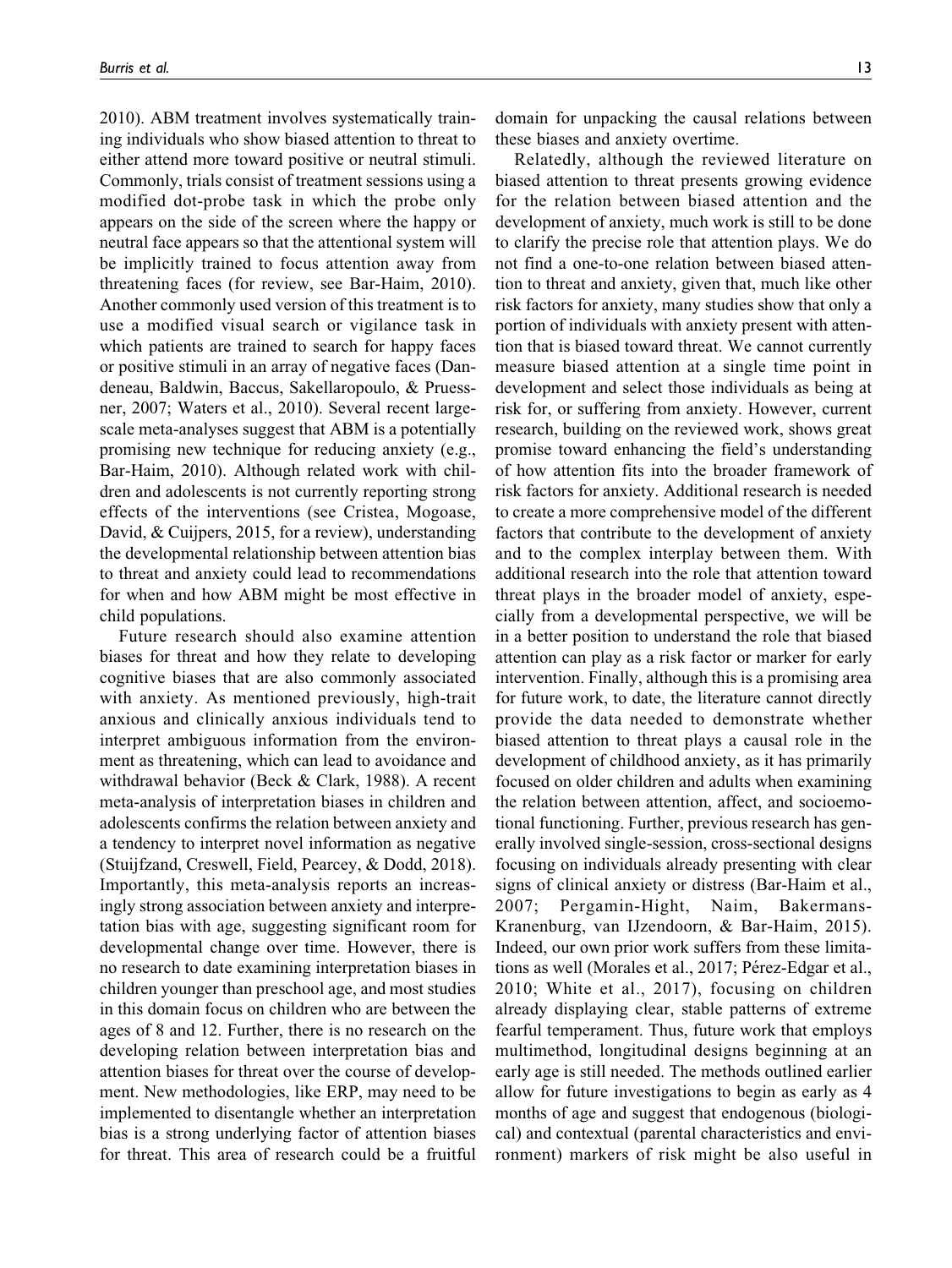detecting and explaining patterns of change. Although to date few studies have deployed such systematic, multilevel measures of functioning and risk in a single sample, previous work and new methodological advances in infant eye-tracking have set the stage for future longitudinal data collection that is needed to properly address open questions related to the link between biased attention to threat and the development of psychopathology.

#### Declaration of Conflicting Interests

The author(s) declared no potential conflicts of interest with respect to the research, authorship, and/or publication of this article.

#### Funding

The author(s) disclosed receipt of the following financial support for the research, authorship, and/or publication of this article: The manuscript was supported by grants from the National Institute of Mental Health to Dr. Koraly Pérez-Edgar (R21-MH103627), and to Drs. Koraly Pérez-Edgar, Kristin Buss, and Vanessa LoBue (R01-MH109692).

#### ORCID iD

Jessica L. Burris D<https://orcid.org/0000-0002-9170-0701>

#### **References**

- Amir, N., Beard, C., Burns, M., & Bomyea, J. (2009). Attention modification program in individuals with generalized anxiety disorder. Journal of Abnormal Psychology, 118, 28.
- Armstrong, T., & Olatunji, B. O. (2012). Eye-tracking of attention in the affective disorders: A meta-analytic review and synthesis. Clinical Psychology Review, 32, 704–723.
- Bar-Haim, Y. (2010). Research review: Attention bias modification (ABM): A novel treatment for anxiety disorders. Journal of Child Psychology and Psychiatry, 51, 859–870.
- Bar-Haim, Y., Holoshitz, Y., Eldar, S., Frenkel, T. I., Muller, D., Charney, D. S., ... Wald, I. (2010). Life-threatening danger and suppression of attention bias to threat. American Journal of Psychiatry, 167, 694–698.
- Bar-Haim, Y., Lamy, D., Pergamin, L., Bakermans-Kranenburg, M. J., & van Ijzendoorn, M. H. (2007). Threat-related attentional bias in anxious and nonanxious individuals: A meta-analytic study. Psychological Bulletin, 133, 1–24.
- Bar-Haim, Y., Morag, I., & Glickman, S. (2011). Training anxious children to disengage attention from threat: A randomized controlled trial. Journal of Child Psychology and Psychiatry, 52, 861–869.
- Bauer, A. M., Quas, J. A., & Boyce, W. T. (2002). Associations between physiological reactivity and children's behavior: Advantages of a multisystem approach. Journal of Developmental & Behavioral Pediatrics, 23, 102–113.
- Beaton, E. A., Schmidt, L. A., Ashbaugh, A. R., Santesso, D. L., Antony, M. M., & McCabe, R. E. (2008). Resting and reactive frontal brain electrical activity (EEG) among a non-clinical sample of socially anxious adults: Does concurrent depressive mood matter? Neuropsychiatric Disease and Treatment, 4, 187–192.
- Beck, A. T., & Clark, D. A. (1988). Anxiety and depression: An information processing perspective. Anxiety Research, 1, 23–36.
- Beesdo, K., Bittner, A., Pine, D. S., Stein, M. B., Höfler, M., Lieb, R., & Wittchen, H. U. (2007). Incidence of social anxiety disorder and the consistent risk for secondary depression in the first three decades of life. Archives of General Psychiatry, 64, 903–912.
- Bosquet, M., & Egeland, B. (2006). The development and maintenance of anxiety symptoms from infancy through adolescence in a longitudinal sample. Development and Psychopathology, 18, 517–550.
- Briggs-Gowan, M. J., Pollak, S. D., Grasso, D., Voss, J., Mian, N. D., Zobel, E., ... Pine, D. S. (2015). Attention bias and anxiety in young children exposed to family violence. Journal of Child Psychology and Psychiatry, 56, 1194–1201.
- Britton, J. C., Lissek, S., Grillon, C., Norcross, M. A., & Pine, D. S. (2011). Development of anxiety: The role of threat appraisal and fear learning. Depression and Anxiety, 28, 5–17.
- Brown, H. M., Eley, T. C., Broeren, S., MacLeod, C., Rinck, M., Hadwin, J. A., & Lester, K. J. (2014). Psychometric properties of reaction time based experimental paradigms measuring anxiety-related information-processing biases in children. Journal of Anxiety Disorders, 28, 97–107.
- Burris, J. L., Barry-Anwar, R. A., & Rivera, S. M. (2017). An eye-tracking investigation of attentional biases towards affect in young children. Developmental Psychology, 53, 1418.
- Buss, K. A., Davis, E. L., Kiel, E. J., Brooker, R. J., Beekman, C., & Early, M. C. (2013). Dysregulated fear predicts social wariness and social anxiety symptoms during kindergarten. Journal of Clinical Child & Adolescent Psychology, 42, 603–616.
- Buss, K. A., Davis, E. L., Ram, N., & Coccia, M. (2018), Dysregulated fear, social inhibition, and respiratory sinus arrhythmia: A replication and extension. Child Development, 89, e214–e228. doi:10.1111/cdev.12774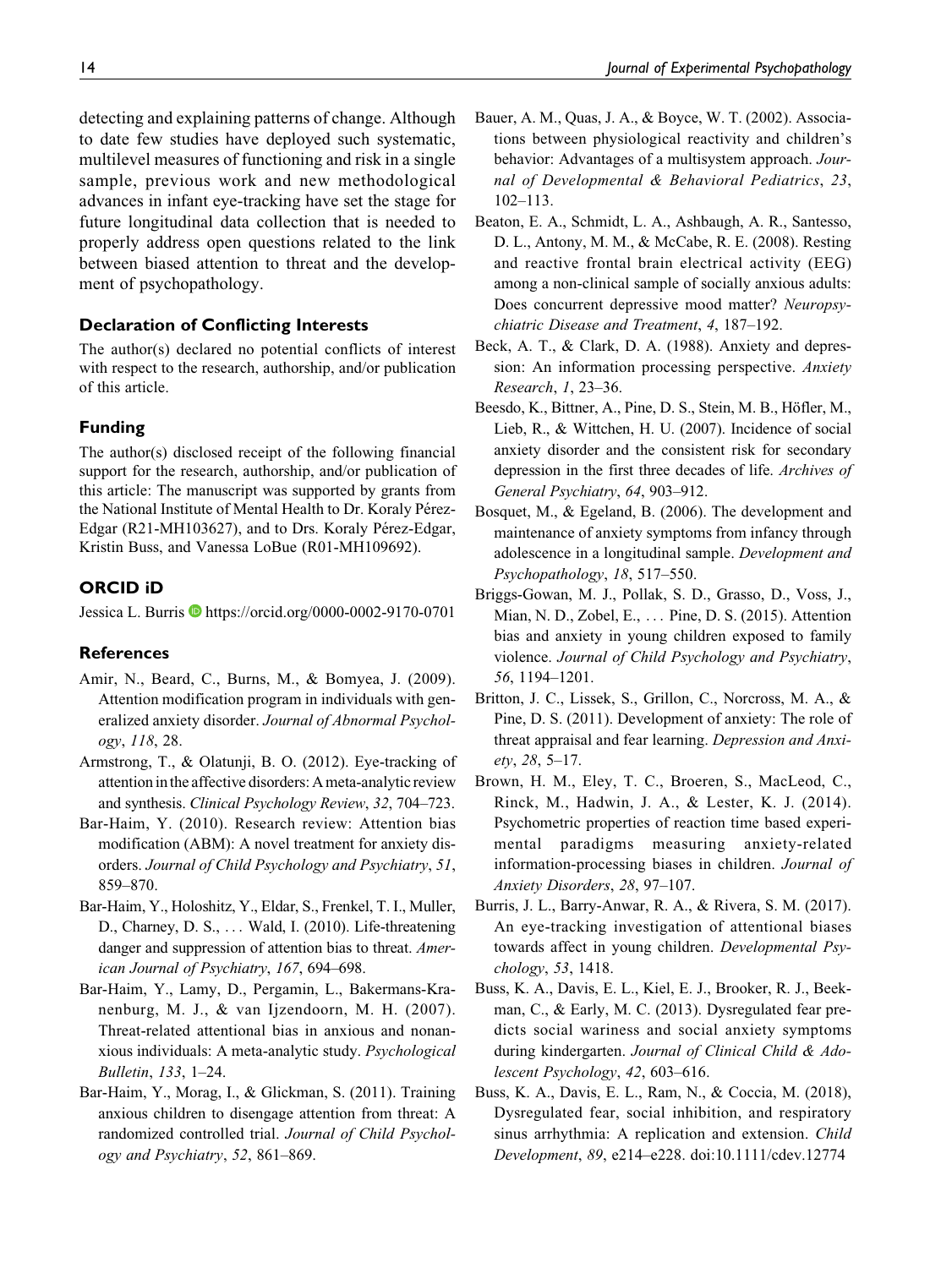- Buss, K. A., Hill Goldsmith, H., & Davidson, R. J. (2005). Cardiac reactivity is associated with changes in negative emotion in 24-month-olds. Developmental Psychobiology, 46, 118–132.
- Buss, K. A., & Kiel, E. J. (2013). Temperamental risk factors for pediatric anxiety disorders. In R. A. Vasa & A. K. Roy (Eds.), Pediatric anxiety disorders (pp. 47–68). New York, NY: Springer.
- Calkins, S. D., Fox, N. A., & Marshall, T. R. (1996). Behavioral and physiological antecedents of inhibited and uninhibited behavior. Child Development, 67, 523–540.
- Catani, M., Jones, D. K., Donato, R., & Ffytche, D. H. (2003). Occipito-temporal connections in the human brain. Brain, 126, 2093–2107.
- Chronis-Tuscano, A., Degnan, K. A., Pine, D. S., Pérez-Edgar, K., Henderson, H. A., Diaz, Y., ... Fox, N. A. (2009). Stable early maternal report of behavioral inhibition predicts lifetime social anxiety disorder in adolescence. Journal of the American Academy of Child & Adolescent Psychiatry, 48, 928–935.
- Cicchetti, D., & Rogosch, F. A. (1996). Equifinality and multifinality in developmental psychopathology. Development and Psychopathology, 8, 597–600.
- Cisler, J. M., Bacon, A. K., & Williams, N. L. (2009). Phenomenological characteristics of attentional biases towards threat: A critical review. Cognitive Therapy and Research, 33, 221–234.
- Cisler, J. M., & Koster, E. H. (2010). Mechanisms of attentional biases towards threat in anxiety disorders: An integrative review. Clinical Psychology Review, 30, 203–216.
- Clauss, J. A., & Blackford, J. U. (2012). Behavioral inhibition and risk for developing social anxiety disorder: A meta-analytic study. Journal of the American Academy of Child & Adolescent Psychiatry, 51, 1066–1075.
- Cole, D. A., Peeke, L. G., Martin, J. M., Truglio, R., & Seroczynski, A. D. (1998). A longitudinal look at the relation between depression and anxiety in children and adolescents. Journal of Consulting and Clinical Psychology, 66, 451.
- Copeland, W. E., Angold, A., Shanahan, L., & Costello, E. J. (2014). Longitudinal patterns of anxiety from childhood to adulthood: The Great Smoky mountains study. Journal of the American Academy of Child & Adolescent Psychiatry, 53, 21–33.
- Craske, M. G. (2003). Origins of phobias and anxiety disorders: Why more women than men? Oxon, UK: Elsevier.
- Cristea, I. A., Kok, R. N., & Cuijpers, P. (2015). Efficacy of cognitive bias modification interventions in anxiety and depression: Meta-analysis. The British Journal of Psychiatry, 206, 7–16.
- Cristea, I. A., Mogoașe, C., David, D., & Cuijpers, P. (2015). Practitioner review: Cognitive bias modification for mental health problems in children and adolescents: A meta-analysis. Journal of Child Psychology and Psychiatry, 56, 723–734.
- Dandeneau, S. D., Baldwin, M. W., Baccus, J. R., Sakellaropoulo, M., & Pruessner, J. C. (2007). Cutting stress off at the pass: Reducing vigilance and responsiveness to social threat by manipulating attention. Journal of Personality and Social Psychology, 93, 651–666.
- Davidson, R. J. (1988). EEG measures of cerebral asymmetry: Conceptual and methodological issues. International Journal of Neuroscience, 39, 71–89.
- Davidson, R. J., Marshall, J. R., Tomarken, A. J., & Henriques, J. B. (2000). While a phobic waits: Regional brain electrical and autonomic activity in social phobics during anticipation of public speaking. Biological Psychiatry, 47, 85–95.
- Degnan, K. A., & Fox, N. A. (2007). Behavioral inhibition and anxiety disorders: Multiple levels of a resilience process. Development and Psychopathology, 19, 729–746.
- De Haan, M., & Nelson, C. A. (1998). Discrimination and categorization of facial expressions of emotion during infancy. In A. Slater (Ed.), Perceptual development: Visual auditory, and speech perception in infancy (pp. 247–286). London UK: University College London Press.
- Dodd, H. F., Hudson, J. L., Williams, T., Morris, T., Lazarus, R. S., & Byrow, Y. (2015). Anxiety and attentional bias in preschool-aged children: An eyetracking study. Journal of Abnormal Child Psychology, 43, 1055–1065.
- Dudeney, J., Sharpe, L., & Hunt, C. (2015). Attentional bias towards threatening stimuli in children with anxiety: A meta-analysis. Clinical Psychology Review, 40, 66–75.
- Egger, H. L., & Angold, A. (2006). Common emotional and behavioral disorders in preschool children: Presentation, nosology, and epidemiology. Journal of Child Psychology and Psychiatry, 47, 313–337.
- Ehrenreich, J. T., & Gross, A. M. (2002). Biased attentional behavior in childhood anxiety. A review of theory and current empirical investigation. Clinical Psychology Review, 22, 991–1008.
- Eldar, S., Apter, A., Lotan, D., Pérez-Edgar, K., Naim, R., Fox, N. A., & Bar-Haim, Y. (2012). Attention bias modification in clinically anxious children: A randomized control trial. American Journal of Psychiatry, 169, 213–222.
- Eldar, S., & Bar-Haim, Y. (2010). Neural plasticity in response to attention training in anxiety. Psychological Medicine, 40, 667–677.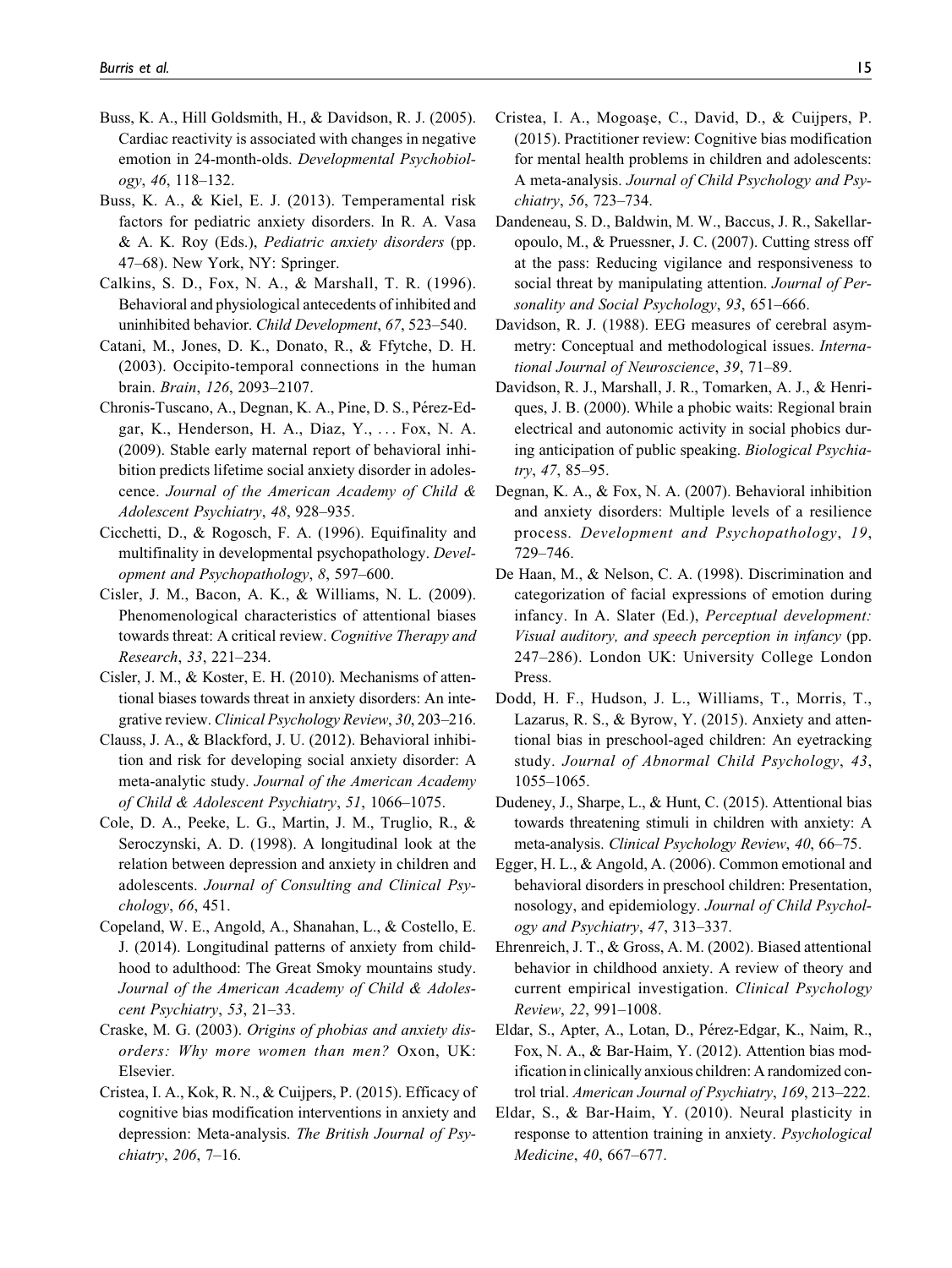- Eldar, S., Ricon, T., & Bar-Haim, Y. (2008). Plasticity in attention: Implications for stress response in children. Behaviour Research and Therapy, 46, 450–461.
- Ellenbogen, M. A., & Schwartzman, A. E. (2009). Selective attention and avoidance on a pictorial cueing task during stress in clinically anxious and depressed participants. Behaviour Research and Therapy, 47, 128–138.
- Essau, C. A., Conradt, J., & Petermann, F. (1999). Frequency and comorbidity of social phobia and social fears in adolescents. Behaviour Research and Therapy, 37, 831–843.
- Fergusson, D. M., Horwood, L. J., & Lynskey, M. T. (1993). Prevalence and comorbidity of DSM-III-R diagnoses in a birth cohort of 15 year olds. Journal of the American Academy of Child & Adolescent Psychiatry, 32, 1127–1134.
- Field, A. P. (2006). The behavioral inhibition system and the verbal information pathway to children's fears. Journal of Abnormal Psychology, 115, 742–752.
- Field, A. P., & Lester, K. J. (2010). Is there room for 'development' in developmental models of information processing biases to threat in children and adolescents? Clinical Child and Family Psychology Review, 13, 315–332.
- Field, A. P., & Price-Evans, K. (2009). Temperament moderates the effect of the verbal threat information pathway on children's heart rate responses to novel animals. Behaviour Research and Therapy, 47, 431–436.
- Fox, N. A. (1991). If it's not left, it's right: Electroencephalograph asymmetry and the development of emotion. American Psychologist, 46, 863.
- Fox, N. A., Hane, A. A., & Pine, D. S. (2007). Plasticity for affective neurocircuitry: How the environment affects gene expression. Current Directions in Psychological Science, 16, 1–5.
- Fox, N. A., Henderson, H. A., Marshall, P. J., Nichols, K. E., & Ghera, M. M. (2005). Behavioral inhibition: Linking biology and behavior within a developmental framework. Annual Review of Psychology, 56, 235–262.
- Fox, N. A., Henderson, H. A., Pérez-Edgar, K., & White, L. K. (2008). The biology of temperament: An integrative approach. In C. Nelson & M. Luciana (Eds.), The handbook of developmental cognitive neuroscience (pp. 839–854). Cambridge, MA: MIT Press.
- Fox, N. A., Henderson, H. A., Rubin, K. H., Calkins, S. D., & Schmidt, L. A. (2001). Continuity and discontinuity of behavioral inhibition and exuberance: Psychophysiological and behavioral influences across the first four years of life. Child Development, 72, 1–21.
- Fox, N. A., & Pine, D. S. (2012). Temperament and the emergence of anxiety disorders. Journal of the American Academy of Child and Adolescent Psychiatry, 51, 125.
- Fu, X., Morales, S., Brown, K., Taber-Thomas, B., Lobue, V., Buss, K., & Pérez-Edgar, K. (In Press). Temperament moderates developmental changes in vigilance to emotional faces in infants: Evidence from an eye-tracking study.
- Garner, M. (2010). Assessment of attentional bias using the dot-probe task in anxious children and adolescents. In J. Hadwin & A. P. Field (Eds.), Information processing biases and anxiety: A developmental perspective (pp. 77–108). Chichester, UK: Wiley-Blackwell.
- Gladstone, G. L., Parker, G. B., Mitchell, P. B., Wilhelm, K. A., & Malhi, G. S. (2005). Relationship between self-reported childhood behavioral inhibition and lifetime anxiety disorders in a clinical sample. Depression and Anxiety, 22, 103–113.
- Gross, C., & Hen, R. (2004). The developmental origins of anxiety. Nature Reviews Neuroscience, 5, 545–552.
- Guyer, A. E., Masten, C. L., & Pine, D. S. (2013). Neurobiology of pediatric anxiety disorders. In R. A. Vasa & A. K. Roy (Eds.), Pediatric anxiety disorders (pp. 23–46). New York, NY: Springer.
- Hadwin, J. A., & A. P. Field (Eds.). (2010). Information processing biases and anxiety: A developmental perspective. Chichester, UK: John Wiley & Sons.
- Hakamata, Y., Lissek, S., Bar-Haim, Y., Britton, J. C., Fox, N. A., Leibenluft, E., ... Pine, D. S. (2010). Attention bias modification treatment: A meta-analysis toward the establishment of novel treatment for anxiety. Biological Psychiatry, 68, 982–990.
- Harmon-Jones, E., Gable, P. A., & Peterson, C. K. (2010). The role of asymmetric frontal cortical activity in emotion-related phenomena: A review and update. Biological Psychology, 84, 451–462.
- Harrewijn, A., Van der Molen, M. J. W., & Westenberg, P. M. (2016). Putative EEG measures of social anxiety: Comparing frontal alpha asymmetry and delta–beta cross-frequency correlation. Cognitive, Affective, & Behavioral Neuroscience, 16, 1086–1098.
- Hastings, P. D., Kahle, S., & Nuselovici, J. M. (2014). How well socially wary preschoolers fare over time depends on their parasympathetic regulation and socialization. Child Development, 85, 1586–1600.
- Henderson, H. A., Fox, N. A., & Rubin, K. H. (2001). Temperamental contributions to social behavior: The moderating roles of frontal EEG asymmetry and gender. Journal of the American Academy of Child & Adolescent Psychiatry, 40, 68–74.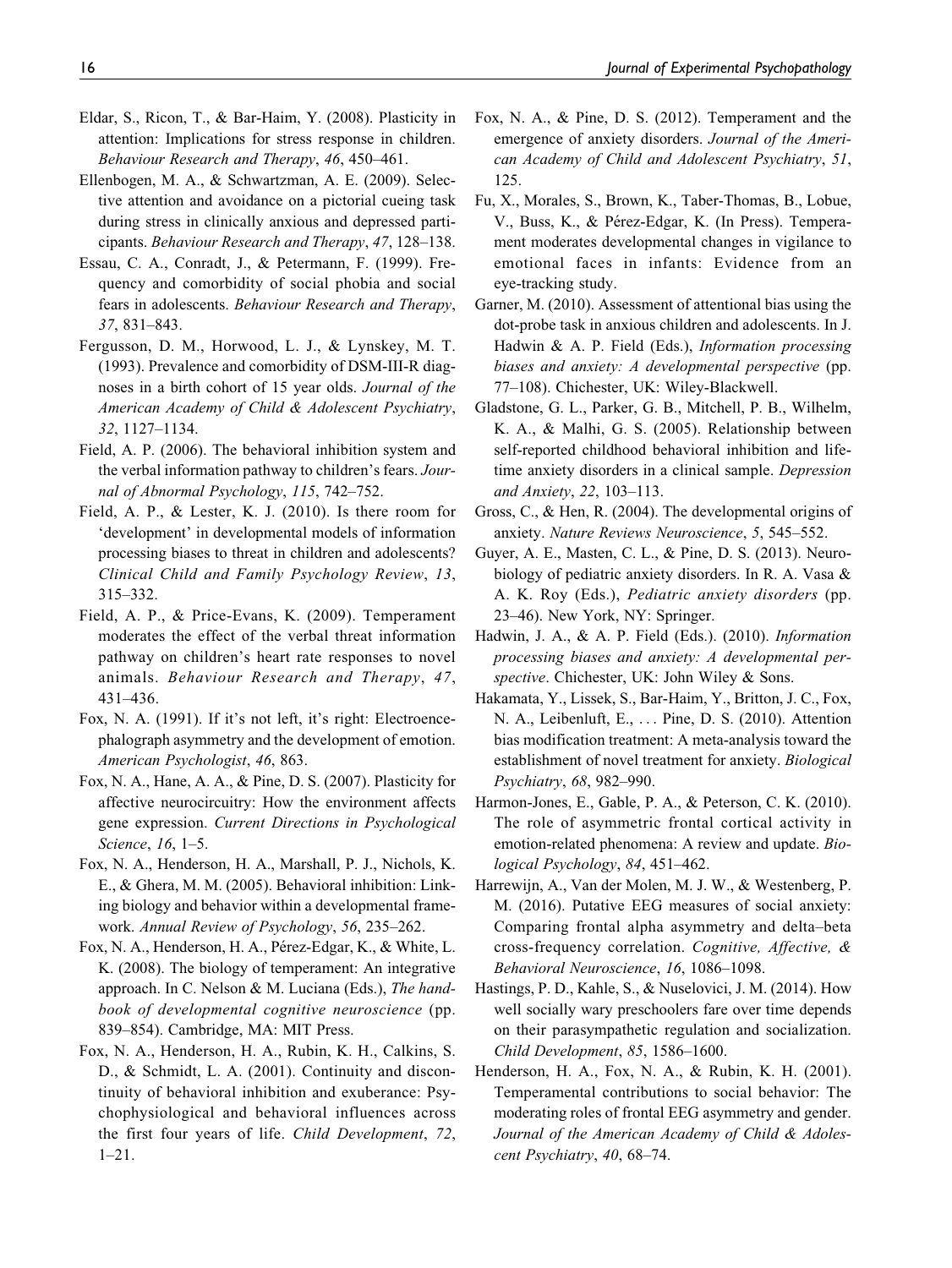- Hoehl, S., & Striano, T. (2008). Neural processing of eye gaze and threat-related emotional facial expressions in infancy. Child Development, 79, 1752–1760.
- In-Albon, T., & Schneider, S. (2010). Using eye trackingmethodology in children with anxiety disorders. In J. A. Hadwin & A. P. Field (Eds.), Information processing biases and anxiety: A developmental perspective (pp. 129–149). Chichester, UK: Wiley-Blackwell.
- Kagan, J., Snidman, N., McManis, M., & Woodward, S. (2001). Temperamental contributions to the affect family of anxiety. Psychiatric Clinics, 24, 677–688.
- Kilpatrick, L. A., Zald, D. H., Pardo, J. V., & Cahill, L. F. (2006). Sex-related differences in amygdala functional connectivity during resting conditions. Neuroimage, 30, 452–461.
- Kindt, M., Bierman, D., & Brosschot, J. F. (1997). Cognitive bias in spider fear and control children: Assessment of emotional interference by a card format and a single-trial format of the Stroop task. Journal of Experimental Child Psychology, 66(2), 163–179.
- Kindt, M., Brosschot, J. F., & Everaerd, W. (1997). Cognitive processing bias of children in a real life stress situation and a neutral situation. Journal of Experimental Child Psychology, 64, 79–97.
- Kindt, M., Van Den Hout, M., De Jong, P., & Hoekzema, B. (2000). Cognitive bias for pictorial and linguistic threat cues in children. Journal of Psychopathology and Behavioral Assessment, 22, 201–219.
- Koster, E. H., Crombez, G., Verschuere, B., & De Houwer, J. (2004). Selective attention to threat in the dot probe paradigm: Differentiating vigilance and difficulty to disengage. Behaviour Research and Therapy, 42, 1183–1192.
- Kotsoni, E., de Haan, M., & Johnson, M. H. (2001). Categorical perception of facial expressions by 7-month-old infants. Perception, 30, 1115–1125.
- Last, C. G., Perrin, S., Hersen, M., & Kazdin, A. E. (1996). A prospective study of childhood anxiety disorders. Journal of the American Academy of Child & Adolescent Psychiatry, 35, 1502–1510.
- Lazarov, A., Marom, S., Yahalom, N., Pine, D. S., Hermesh, H., & Bar-Haim, Y. (2018). Attention bias modification augments cognitive–behavioral group therapy for social anxiety disorder: A randomized controlled trial. Psychological Medicine, 48, 2177–2185.
- Leppänen, J. M., & Nelson, C. A. (2006). The development and neural bases of facial emotion recognition. Advances in Child Development and Behavior, 34, 207–246.
- Leppänen, J. M., & Nelson, C. A. (2009). Tuning the developing brain to social signals of emotions. Nature Reviews. Neuroscience, 10, 37.
- Lewinsohn, P. M., Gotlib, I. H., Lewinsohn, M., Seeley, J. R., & Allen, N. B. (1998). Gender differences in anxiety disorders and anxiety symptoms in adolescents. Journal of Abnormal Psychology, 107, 109.
- Licht, C. M., De Geus, E. J., Van Dyck, R., & Penninx, B. W. (2009). Association between anxiety disorders and heart rate variability in The Netherlands Study of Depression and Anxiety (NESDA). Psychosomatic Medicine, 71, 508–518.
- LoBue, V. (2009). More than just another face in the crowd: Superior detection of threatening facial expressions in children and adults. Developmental Science, 12, 305–313.
- LoBue, V. (2013). What are we so afraid of? How early attention shapes our most common fears. Child Development Perspectives, 7, 38–42.
- LoBue, V., Buss, K. A., Taber-Thomas, B. C., Pérez-Edgar, K, & (2017). Developmental differences in infants' attention to social and nonsocial threats. Infancy, 22, 403–415.
- LoBue, V., & DeLoache, J. S. (2008). Detecting the snake in the grass: Attention to fear-relevant stimuli by adults and young children. Psychological Science, 19, 284–289.
- LoBue, V., & DeLoache, J. S. (2010). Superior detection of threat-relevant stimuli in infancy. Developmental Science, 13, 221–228.
- LoBue, V., & Pérez-Edgar, K. (2014). Sensitivity to social and non-social threats in temperamentally shy children at-risk for anxiety. Developmental Science, 17, 239–247.
- LoBue, V., & Rakison, D. H. (2013). What we fear most: A developmental advantage for threat-relevant stimuli. Developmental Review, 33, 285–303.
- LoBue, V., Rakison, D. H., & DeLoache, J. S. (2010). Threat perception across the life span: Evidence for multiple converging pathways. Current Directions in Psychological Science, 19, 375–379.
- MacLeod, C. M. (1991). Half a century of research on the Stroop effect: An integrative review. Psychological Bulletin, 109, 163.
- MacLeod, C., Mathews, A., & Tata, P. (1986). Attentional bias in emotional disorders. Journal of Abnormal Psychology, 95, 15.
- MacLeod, C., Rutherford, E., Campbell, L., Ebsworthy, G., & Holker, L. (2002). Selective attention and emotional vulnerability: Assessing the causal basis of their association through the experimental manipulation of attentional bias. Journal of Abnormal Psychology, 111, 107.
- Mathews, A., & MacLeod, C. (1985). Selective processing of threat cues in anxiety states. Behaviour Research and Therapy, 23, 563–569.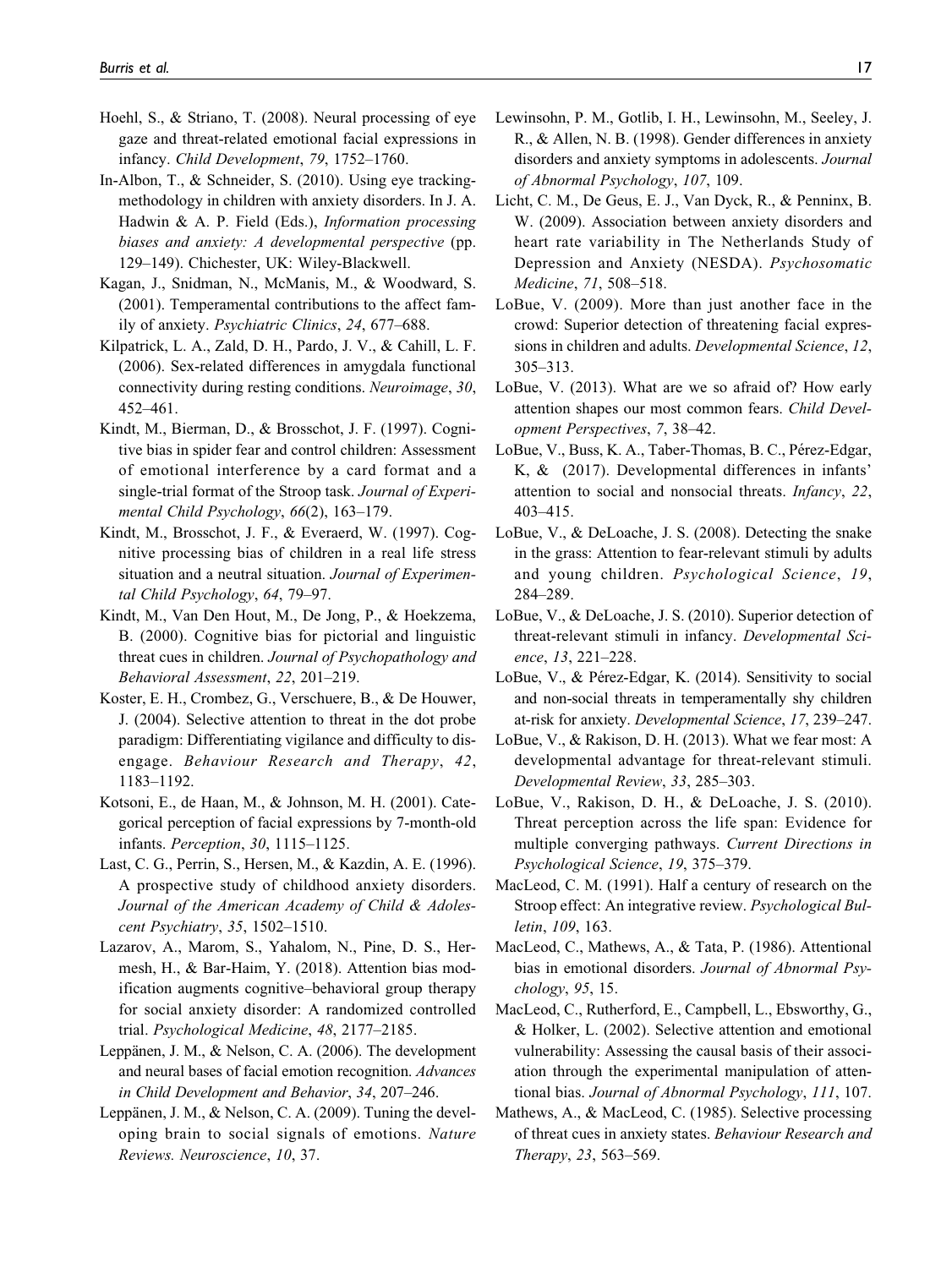- Mathews, A., & MacLeod, C. (2002). Induced processing biases have causal effects on anxiety. Cognition & Emotion, 16, 331–354.
- McGee, R. O. B., Feehan, M., Williams, S., Partridge, F., Silva, P. A., & Kelly, J. (1990). DSM-III disorders in a large sample of adolescents. Journal of the American Academy of Child & Adolescent Psychiatry, 29, 611–619.
- McLean, C. P., Asnaani, A., Litz, B. T., & Hofmann, S. G. (2011). Gender differences in anxiety disorders: Prevalence, course of illness, comorbidity and burden of illness. Journal of Psychiatric Research, 45, 1027–1035.
- Mineka, S., & Oehlberg, K. (2008). The relevance of recent developments in classical conditioning to understanding the etiology and maintenance of anxiety disorders. Acta Psychologica, 127, 567–580.
- Mogg, K., & Bradley, B. P. (1999). Orienting of attention to threatening facial expressions presented under conditions of restricted awareness. Cognition & Emotion, 13, 713–740.
- Mogg, K., Bradley, B. P., De Bono, J., & Painter, M. (1997). Time course of attentional bias for threat information in non-clinical anxiety. Behaviour Research and Therapy, 35, 297–303.
- Morales, S., Fu, X., & Pérez-Edgar, K. E. (2016). A developmental neuroscience perspective on affect-biased attention. Developmental Cognitive Neuroscience, 21, 26–41.
- Morales, S., Pérez-Edgar, K., & Buss, K. A. (2015). Attention biases towards and away from threat mark the relation between early dysregulated fear and the later emergence of social withdrawal. Journal of Abnormal Child Psychology, 43, 1067–1078.
- Morales, S., Taber-Thomas, B. C., & Pérez-Edgar, K. E. (2017). Patterns of attention to threat across tasks in behaviorally inhibited children at risk for anxiety. Developmental Science, 20, e12391.
- Morren, M., Kindt, M., van den Hout, M., & van Kasteren, H. (2003). Anxiety and the processing of threat in children: Further examination of the cognitive inhibition hypothesis. Behaviour Change, 20, 131–142.
- Naim, R., Kivity, Y., Bar-Haim, Y., & Huppert, J. D. (2018). Attention and interpretation bias modification treatment for social anxiety disorder: A randomized clinical trial of efficacy and synergy. Journal of Behavior Therapy and Experimental Psychiatry, 59, 19–30.
- Nelson, C. A., & Dolgin, K. G. (1985). The generalized discrimination of facial expressions by seven-month-old infants. Child Development, 56, 58–61.
- Nozadi, S. S., Troller-Renfree, S., White, L. K., Frenkel, T., Degnan, K. A., Bar-Haim, Y., ... Fox, N. A. (2016).

The moderating role of attention biases in understanding the link between behavioral inhibition and anxiety. Journal of Experimental Psychopathology, 7, 451–465.

- Oakes, L. M. (2010). Infancy guidelines for publishing eye-tracking data. *Infancy*, 15, 1–5.
- Oakes, L. M. (2012). Advances in eye-tracking in infancy research. Infancy, 17, 1–8.
- $\ddot{\text{Ohman}}$ , A., Flykt, A., & Esteves, F. (2001). Emotion drives attention: Detecting the snake in the grass. Journal of Experimental Psychology: General, 130, 466.
- $\ddot{\text{Ohman}}$ , A., & Mineka, S. (2001). Fears, phobias, and preparedness: toward an evolved module of fear and fear learning. Psychological Review, 108, 483.
- Orvaschel, H., Lewinsohn, P. M., & Seeley, J. R. (1995). Continuity of psychopathology in a community sample of adolescents. Journal of the American Academy of Child & Adolescent Psychiatry, 34, 1525–1535.
- Peltola, M., Forssman, L., Puura, K., Leppänen, J., Biro, S., Huffmeijer, R., ... van IJzendoorn, M. (2015). Threat-related attentional biases at 7 months: Associations with later attachment security. SRCD Biennial Meeting, Philadelphia, USA.
- Peltola, M. J., Hietanen, J. K., Forssman, L., & Leppänen, J. M. (2013). The emergence and stability of the attentional bias to fearful faces in infancy. Infancy, 18, 905–926.
- Peltola, M. J., Leppänen, J. M., Palokangas, T., & Hietanen, J. K. (2008). Fearful faces modulate looking duration and attention disengagement in 7-month-old infants. Developmental Science, 11, 60–68.
- Peltola, M. J., Leppänen, J. M., Vogel-Farley, V. K., Hietanen, J. K., & Nelson, C. A. (2009). Fearful faces but not fearful eyes alone delay attention disengagement in 7-month-old infants. Emotion, 9, 560.
- Peltola, M. J., Yrttiaho, S., & Leppänen, J. M. (2018). Infants' attention bias to faces as an early marker of social development. Developmental Science, 21, e12687.
- Pérez-Edgar, K., Bar-Haim, Y., McDermott, J. M., Chronis-Tuscano, A., Pine, D. S., & Fox, N. A. (2010). Attention biases to threat and behavioral inhibition in early childhood shape adolescent social withdrawal. Emotion, 10, 349.
- Pérez-Edgar, K., & Fox, N. A. (2005). A behavioral and electrophysiological study of children's selective attention under neutral and affective conditions. Journal of Cognition & Development, 6, 89–116.
- Pérez-Edgar, K., & Guyer, A. E. (2014). Behavioral inhibition: Temperament or prodrome? Current Behavioral Neuroscience Reports, 1, 182–190.
- Pérez-Edgar, K., & Hastings, P. D. (2018). Emotion development from an experimental and individual differences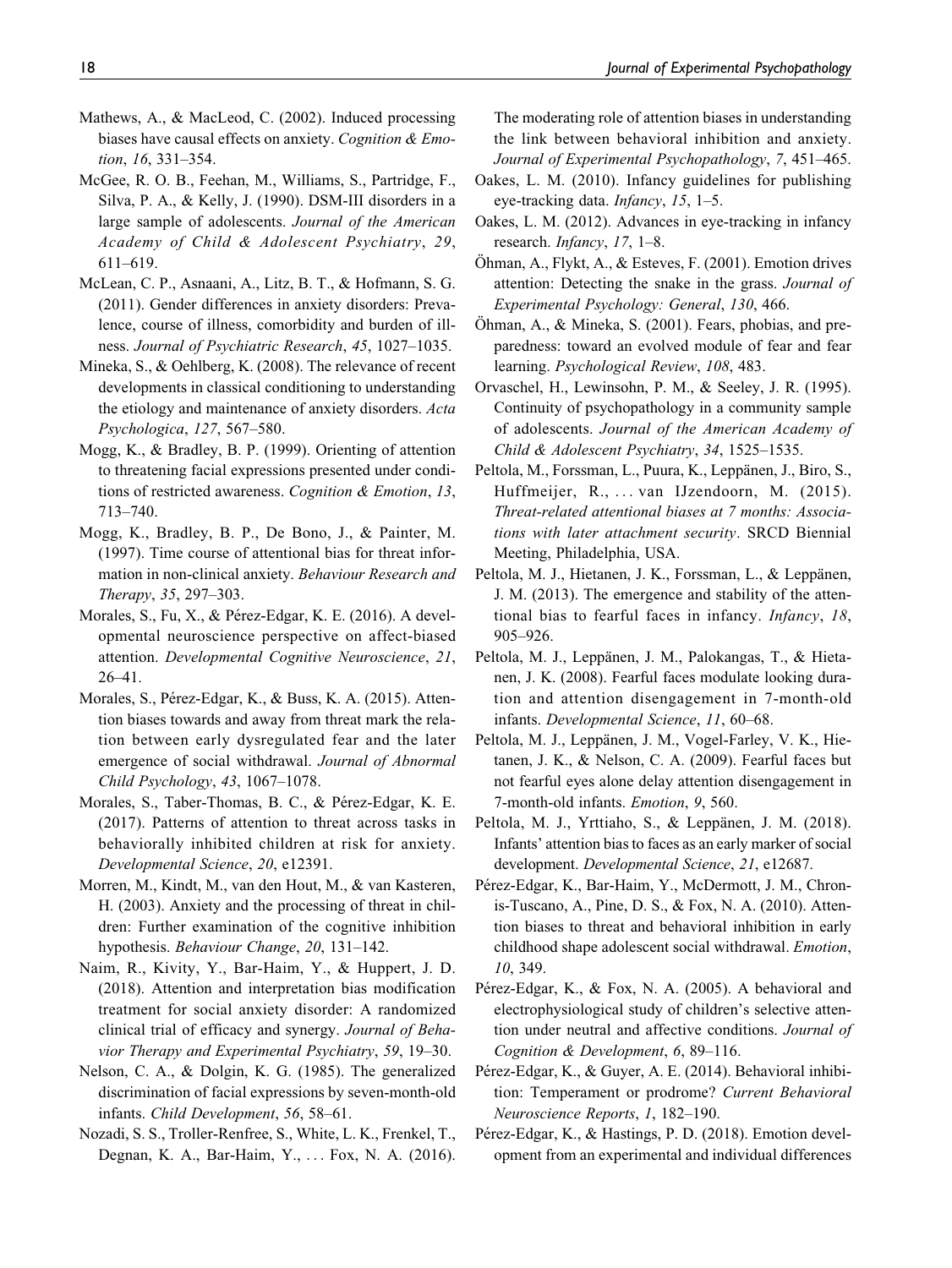lens. In J. T. Wixted (Ed.), The Stevens' handbook of experimental psychology and cognitive neuroscience (Vol. 4, 4th ed., pp. 289–321). New York, NY: Wiley.

- Pérez-Edgar, K., Kujawa, A., Nelson, S. K., Cole, C., & Zapp, D. J. (2013). The relation between electroencephalogram asymmetry and attention biases to threat at baseline and under stress. Brain & Cognition, 82, 337–343.
- Pérez-Edgar, K., McDermott, J. N. M., Korelitz, K., Degnan, K. A., Curby, T. W., Pine, D. S., & Fox, N. A. (2010). Patterns of sustained attention in infancy shape the developmental trajectory of social behavior from toddlerhood through adolescence. Developmental Psychology, 46, 1723.
- Pérez-Edgar, K., Morales, S., LoBue, V., Taber-Thomas, B. C., Allen, E. K., Brown, K. M., & Buss, K. A. (2017). The impact of negative affect on attention patterns to threat across the first two years of life. Developmental Psychology, 53, 2219–2232.
- Pérez-Edgar, K., Reeb-Sutherland, B. C., McDermott, J. M., White, L. K., Henderson, H. A., Degnan, K. A., ... Fox, N. A. (2011). Attention biases to threat link behavioral inhibition to social withdrawal over time in very young children. Journal of Abnormal Child Psychology, 39, 885–895.
- Pérez-Edgar, K., Roberson-Nay, R., Hardin, M. G., Poeth, K., Guyer, A. E., Nelson, E. E., ... Ernst, M. (2007). Attention alters neural responses to evocative faces in behaviorally inhibited adolescents. Neuroimage, 35, 1538–1546.
- Pérez-Edgar, K., Taber-Thomas, B., Auday, E., & Morales, S. (2014). Temperament and attention as core mechanisms in the early emergence of anxiety. In K. Lagattuta (Ed.), Children and emotion (Vol. 26, pp. 42–56). Basel, Switzerland: Karger Publishers.
- Pergamin-Hight, L., Naim, R., Bakermans-Kranenburg, M. J., van IJzendoorn, M. H., & Bar-Haim, Y. (2015). Content specificity of attention bias to threat in anxiety disorders: A meta-analysis. Clinical Psychology Review, 35, 10–18.
- Pigott, T. A. (1999). Gender differences in the epidemiology and treatment of anxiety disorders. The Journal of Clinical Psychiatry, 60, 4–15.
- Pine, D. S. (2007). Research review: A neuroscience framework for pediatric anxiety disorders. Journal of Child Psychology and Psychiatry, 48, 631–648.
- Pine, D. S., Cohen, P., Gurley, D., Brook, J., & Ma, Y. (1998). The risk for early-adulthood anxiety and depressive disorders in adolescents with anxiety and depressive disorders. Archives of General Psychiatry, 55, 56–64.
- Pine, D. S., Helfinstein, S. M., Bar-Haim, Y., Nelson, E., & Fox, N. A. (2009). Challenges in developing novel treatments for childhood disorders: Lessons from research on anxiety. Neuropsychopharmacology: Official Publication of the American College of Neuropsychopharmacology, 34, 213.
- Pine, D. S., Mogg, K., Bradley, B. P., Montgomery, L., Monk, C. S., McClure, E., ... Kaufman, J. (2005). Attention bias to threat in maltreated children: Implications for vulnerability to stress-related psychopathology. American Journal of Psychiatry, 162, 291–296.
- Posner, M. I. (1980). Orienting of attention. *Quarterly* Journal of Experimental Psychology, 32, 3–25.
- Posner, M. I., & Rothbart, M. K. (2007). Research on attention networks as a model for the integration of psychological science. Annual Review of Psychology, 58, 1–23.
- Posner, M. I., Rothbart, M. K., Sheese, B. E., & Voelker, P. (2012). Control networks and neuromodulators of early development. Developmental Psychology, 48, 827.
- Pollak, S. D., & Kistler, D. J. (2002). Early experience is associated with the development of categorical representations for facial expressions of emotion. Proceedings of the National Academy of Sciences, 99, 9072–9076.
- Porges, S. W. (2007). The polyvagal perspective. Biological Psychology, 74, 116–143.
- Price, R. B., Kuckertz, J. M., Siegle, G. J., Ladouceur, C. D., Silk, J. S., Ryan, N. D., ... Amir, N. (2015). Empirical recommendations for improving the stability of the dot-probe task in clinical research. Psychological Assessment, 27, 365–376.
- Price, R. B., Siegle, G. J., Silk, J. S., Ladouceur, C. D., McFarland, A., Dahl, R. E., & Ryan, N. D. (2014). Looking under the hood of the dot-probe task: An fMRI study in anxious youth. Depression and Anxiety, 31, 178–187.
- Price, R. B., Wallace, M., Kuckertz, J. M., Amir, N., Graur, S., Cummings, L., ... Bar-Haim, Y. (2016). Pooled patient-level meta-analysis of children and adults completing a computer-based anxiety intervention targeting attentional bias. Clinical Psychology Review, 50, 37–49.
- Prior, M., Smart, D., Sanson, A., & Oberklaid, F. (2000). Does shy-inhibited temperament in childhood lead to anxiety problems in adolescence?. Journal of the American Academy of Child & Adolescent Psychiatry, 39, 461–468.
- Rakison, D. H., & Derringer, J. (2008). Do infants possess an evolved spider-detection mechanism? Cognition, 107, 381–393.
- Rapee, R. M., & Heimberg, R. G. (1997). A cognitive-behavioral model of anxiety in social phobia. Behaviour Research and Therapy, 35, 741–756.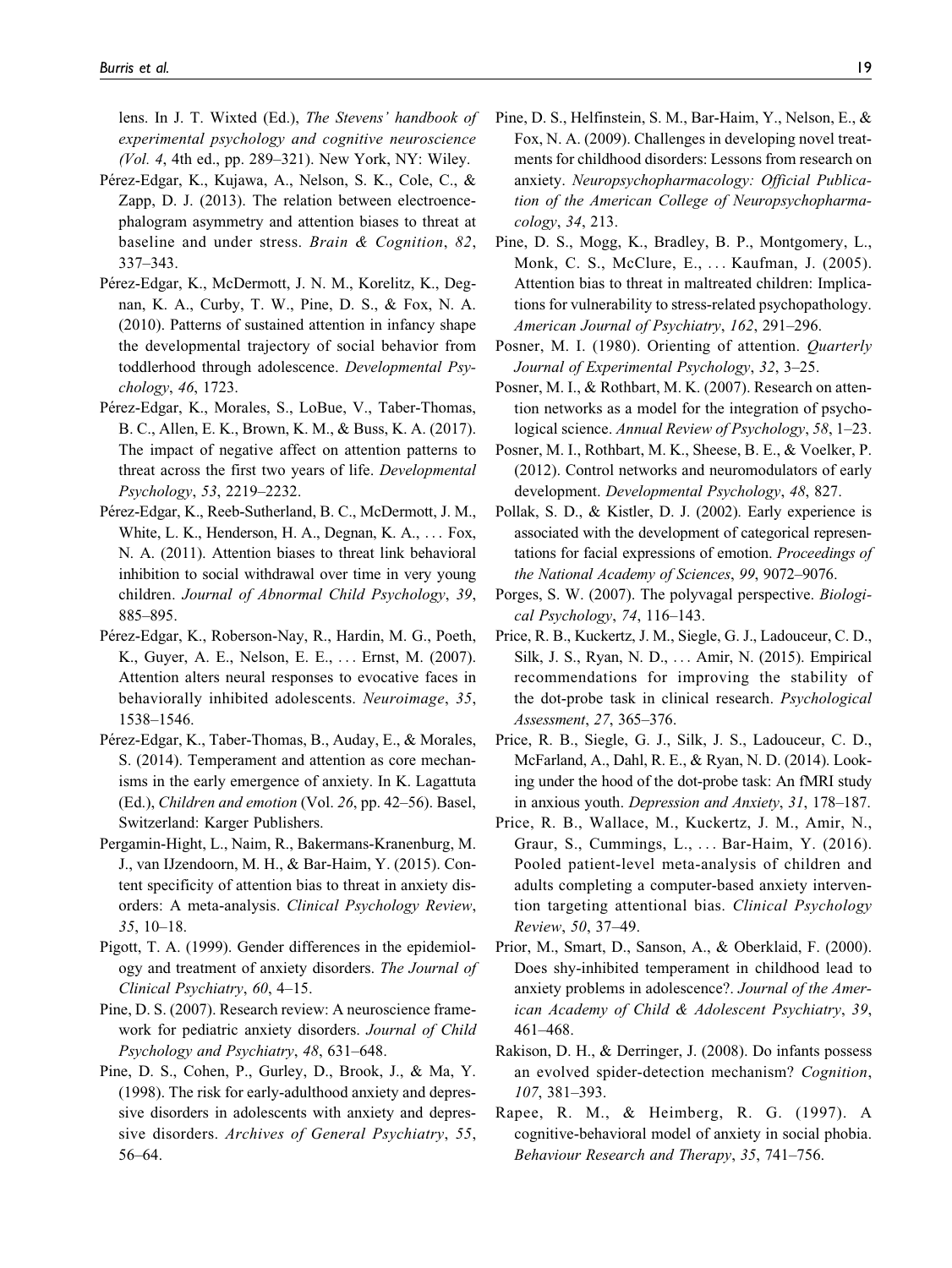- Rinck, M., Reinecke, A., Ellwart, T., Heuer, K., & Becker, E. S. (2005). Speeded detection and increased distraction in fear of spiders: Evidence from eye movements. Journal of Abnormal Psychology, 114, 235.
- Rothbart, M. K., Posner, M. I., & Rosicky, J. (1994). Orienting in normal and pathological development. Development and Psychopathology, 6, 635–652.
- Rothbart, M. K., & Rueda, M. R. (2005). The development of effortful control. In U. Mayr, E. Awh, & S. Keele (Eds.), Developing individuality in the human brain: A tribute to Michael I. Posner (pp. 167–188). Washington, DC: American Psychological Association.
- Rothbart, M. K., Sheese, B. E., Rueda, M. R., & Posner, M. I. (2011). Developing mechanisms of self-regulation in early life. Emotion Review, 3, 207–213.
- Roy, A. K., Vasa, R. A., Bruck, M., Mogg, K., Bradley, B. P., & Sweeney, M., ... CAMS Team. (2008). Attention bias toward threat in pediatric anxiety disorders. Journal of the American Academy of Child & Adolescent Psychiatry, 47, 1189–1196.
- Rueda, M. R., Posner, M. I., & Rothbart, M. K. (2005). The development of executive attention: Contributions to the emergence of self-regulation. Developmental Neuropsychology, 28, 573–594.
- Ruff, H. A., & Rothbart, M. K. (2001). Attention in early development: Themes and variations. New York, NY: Oxford University Press.
- Salemink, E., van den Hout, M. A., & Kindt, M. (2007). Selective attention and threat: Quick orienting versus slow disengagement and two versions of the dot probe task. Behaviour Research and Therapy, 45, 607–615.
- Sass, S. M., Heller, W., Stewart, J. L., Silton, R. L., Edgar, J. C., Fisher, J. E., & Miller, G. A. (2010). Time course of attentional bias in anxiety: Emotion and gender specificity. Psychophysiology, 47, 247–259.
- Scerif, G. (2010). Attention trajectories, mechanisms and outcomes: At the interface between developing cognition and environment. Developmental Science, 13, 805–812.
- Schmidt, N. B., Richey, J. A., Buckner, J. D., & Timpano, K. R. (2009). Attention training for generalized social anxiety disorder. Journal of Abnormal Psychology, 118, 5.
- Shechner, T., Britton, J. C., Pérez-Edgar, K., Bar-Haim, Y., Ernst, M., Fox, N. A., , ... Pine, D. S. (2012). Attention biases, anxiety, and development: Toward or away from threats or rewards? Depression and Anxiety, 29, 282–294.
- Sheese, B. E., Rothbart, M. K., Posner, M. I., White, L. K., & Fraundorf, S. H. (2008). Executive attention and

self-regulation in infancy. Infant Behavior and Development, 31, 501–510.

- Striano, T., Kopp, F., Grossmann, T., & Reid, V. M. (2006). Eye contact influences neural processing of emotional expressions in 4-month-old infants. Social Cognitive and Affective Neuroscience, 1, 87–94.
- Stroop, J. R. (1935). Studies of interference in serial verbal reactions. Journal of Experimental Psychology, 18, 643.
- Stuijfzand, S., Creswell, C., Field, A. P., Pearcey, S., & Dodd, H. (2018). Research review: Is anxiety associated with negative interpretations of ambiguity in children and adolescents? A systematic review and meta-analysis. Journal of Child Psychology and Psychiatry, 59, 1127–1142.
- Taber-Thomas, B., et al. (In Press). Intrinsic functional correlates of frontal EEG asymmetry in developmental risk for psychopathology.
- Teller, D. Y. (1979). The forced-choice preferential looking procedure: A psychophysical technique for use with human infants. Infant Behavior and Development, 2, 135–153.
- Todd, R. M., Cunningham, W. A., Anderson, A. K., & Thompson, E. (2012). Affect-biased attention as emotion regulation. Trends in Cognitive Sciences, 16, 365–372.
- Vallorani, A., Fu, X., Morales, S., LoBue, V., Buss, K. A., & Pérez-Edgar, K. (under review). Person-centered profiles of infant affect-biased attention are associated with maternal anxiety and infant negative affect. Emotion.
- Vallorani, A., Thai, N., MacNeill, L., Morales, S., Taber-Thomas, B. C., & Pérez-Edgar, K. (under review). Combined risk: Temperamental, cognitive, and electrophysiological markers for social anxiety symptoms. Journal of Abnormal Child Psychology.
- Von Bockstaele, B., Verschuere, B., Tibboel, H., De Houwer, J., Crombez, G., & Koster, E. H. (2014). A review of current evidence for the causal impact of attentional bias on fear and anxiety. Psychological Bulletin, 140, 682.
- Wald, I., Shechner, T., Bitton, S., Holoshitz, Y., Charney, D. S., Muller, D., ... Bar-Haim, Y. (2011). Attention bias away from threat during life threatening danger predicts PTSD symptoms at one-year follow-up. Depression and Anxiety, 28, 406–411.
- Waters, A. M., Bradley, B. P., & Mogg, K. (2014). Biased attention to threat in paediatric anxiety disorders (generalized anxiety disorder, social phobia, specific phobia, separation anxiety disorder) as a function of 'distress' versus 'fear' diagnostic categorization. Psychological Medicine, 44, 607–616.
- Waters, A. M., Henry, J., Mogg, K., Bradley, B. P., & Pine, D. S. (2010). Attentional bias towards angry faces in